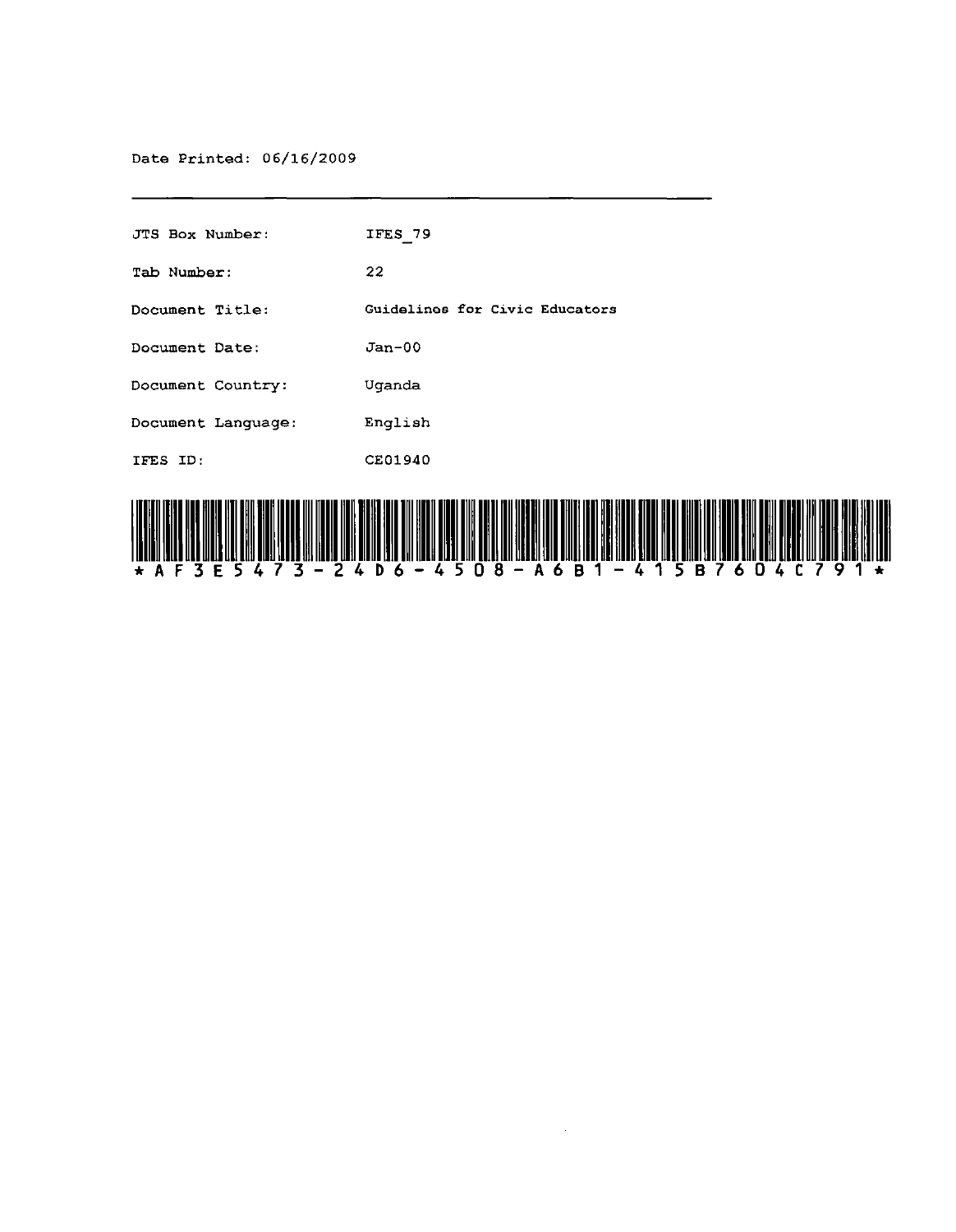# **GUIDELINES FOR CIVIC EDUCATORS**

 $\vert$  $\vert$ 

 $\begin{bmatrix} 1 \\ 1 \end{bmatrix}$ "



#### JANUARY 2000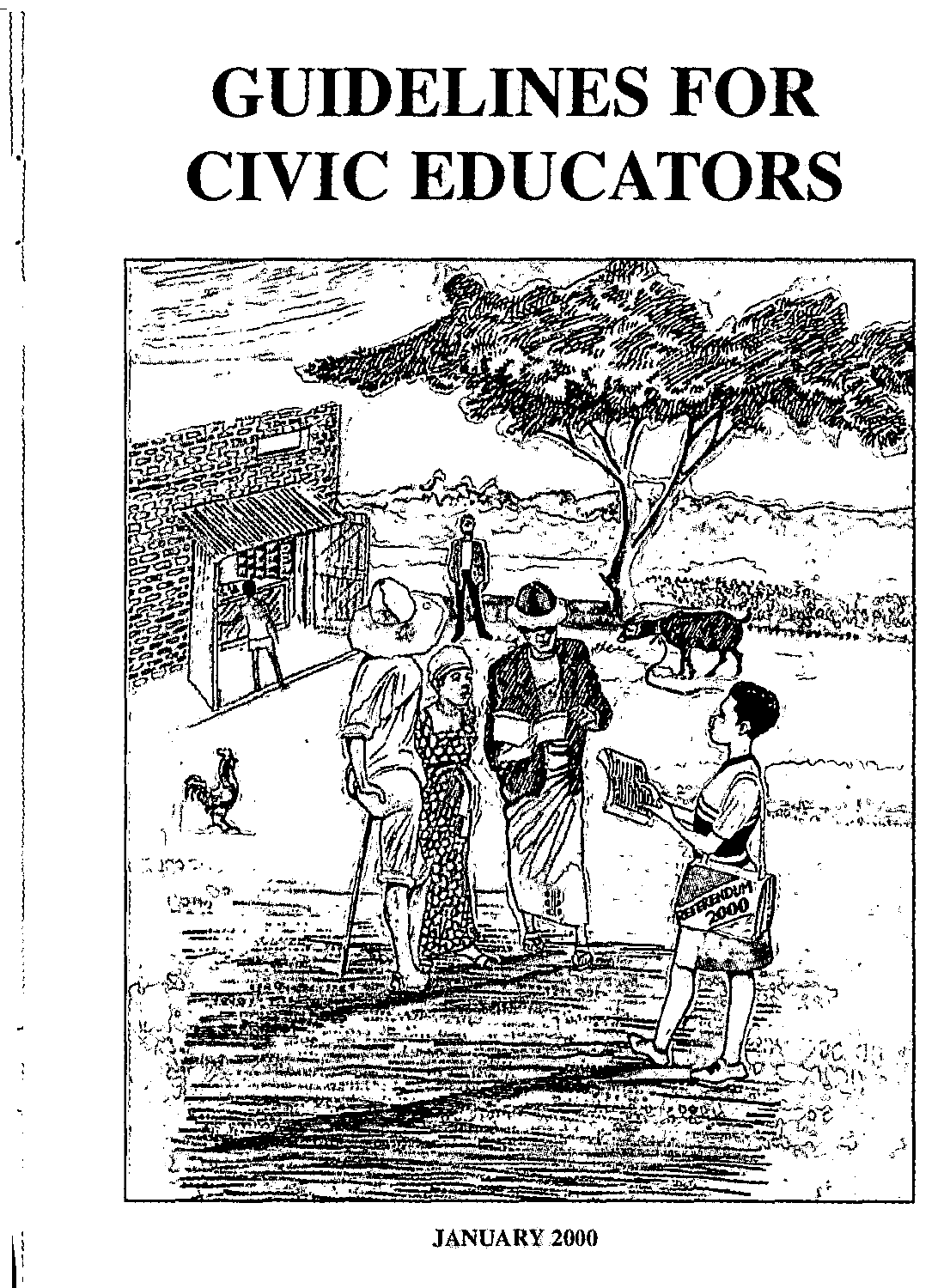# **GUIDELINES FOR CIVIC EDUCATORS**

Please note that this handbook contains guidelines on how to use the 4 educational posters. See pages 18-29 .

Developed and published by the NGO Materials Development Committe for the Referendum 2000 (UWONET, ACFODE, UJCC, NOCEM) in collaboration With the Uganda Electoral Commission.

January 2000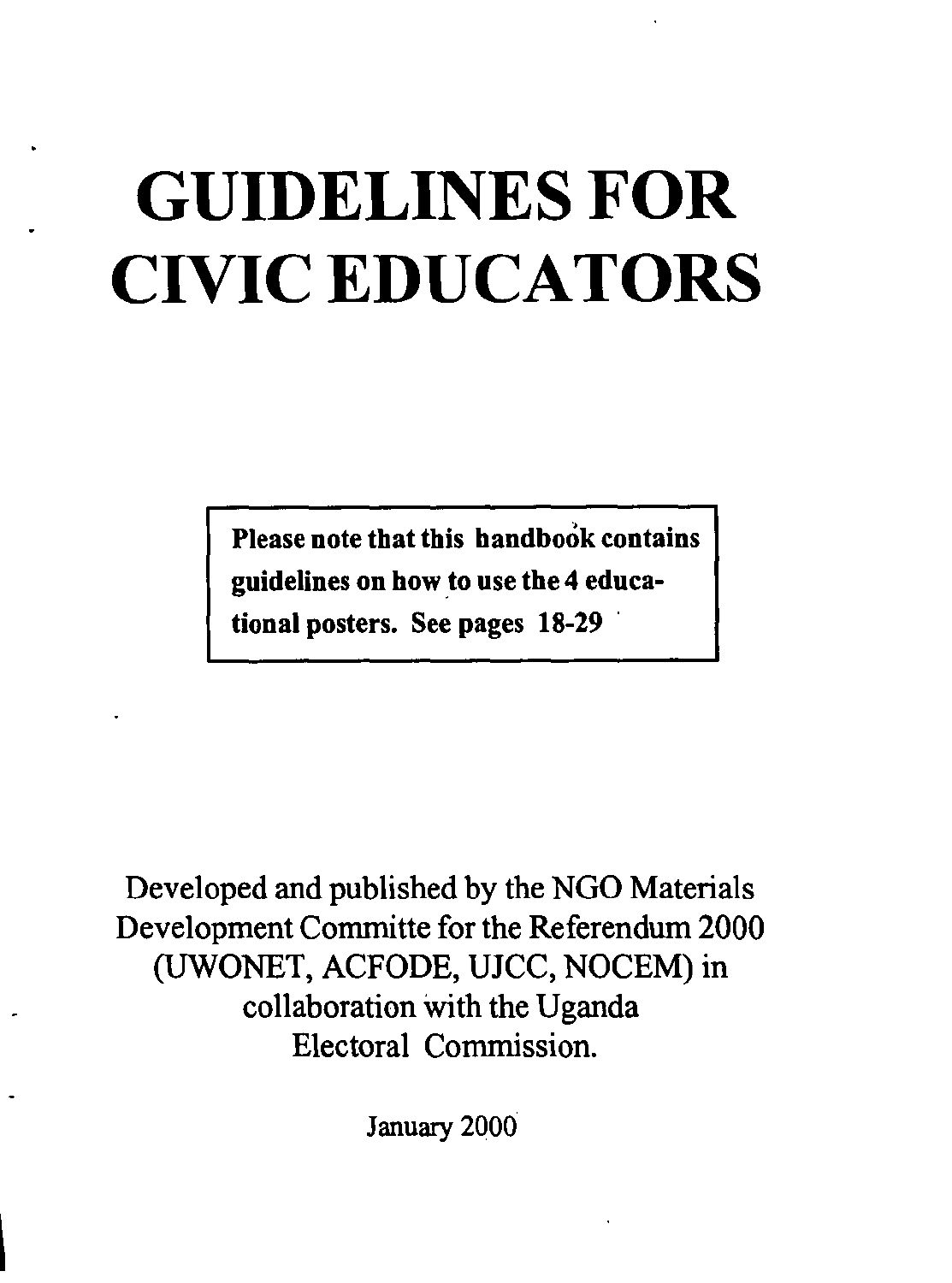#### **INTRODUCTION**

Between 3rdJune and 2nd July 2000, a referendum will be held to allow Ugandans to choose between the present no party "Movement: system, a multi-party system, or any other democratic and representative system." If the people of Uganda are to make a meaningful and informed choice in this referendum, then it is essential that they are provided with civic education in advance of the referendum vote. It is also essential that a comprehensive monitoring operation is undertaken to assess whether the process is conducted in line with the Referendum Act.

**The** Electoral Commission (EC) is responsible for coordinating and monitoring civic education prior to the referendum. A number of Non Governmental Organisations (NGOs) have been accredited by the Electoral Commission to carry out civic education and monitoring of the referendum and it is working closely with them.

This booklet is a result of combined effort by the Civic Education and Training department of the Electoral Commission and the NGOs accredited to conduct civic education for the 2000 Referendum. **The** Commission appreciates the input of members of the NGOs material development committee which include Uganda Women's Network (UWONET), Action for Development (ACFODE), Uganda Joint Christian Council (UJCC) and the National Organisation for Civic Education and Election MonitOring (NOCEM)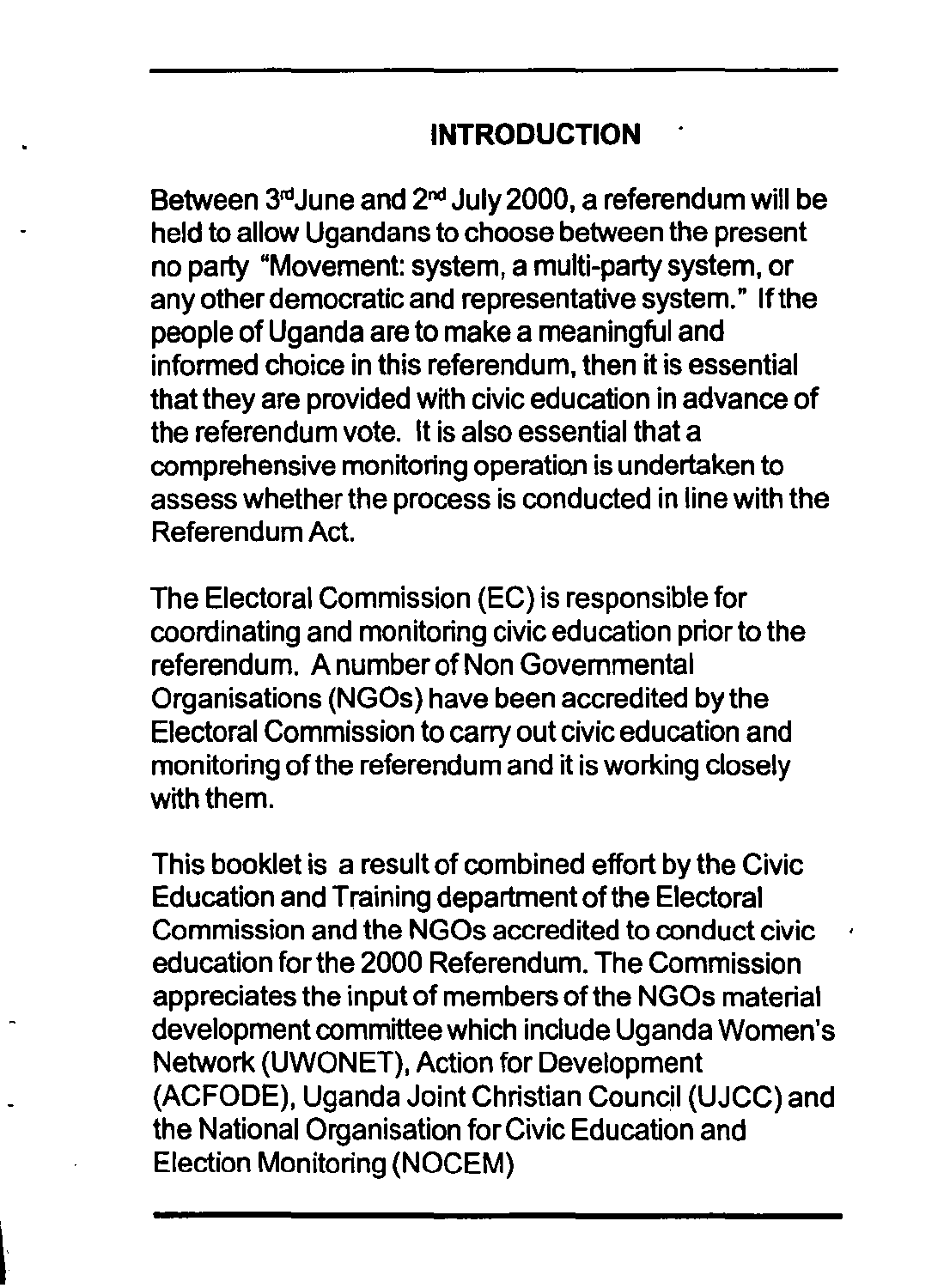# **GUIDELINES FOR CIVIC EDUCATORS**

#### What is civic education?

Civic education aims at developing responsible citizens who participate actively in public life. At different times, civic education programmes can have different emphases.

Civic education aims at deepening people's understanding of:

- **•** democracy and their role in it:
- how government is structured, and how it works
- the importance and scope of the Constitution
- how citizens can build democracy through active participation in public affairs
- how citizens can interact with elected leaders and hold them accountable
- how democracy and development go hand in hand.

In relation to human rights, civic education aims at promoting knowledge of and respect for human rights. Here a legal approach is often taken, enabling people to understand

- their fundamental rights according to the Constitution
- the intemational declarations and conventions that protect human rights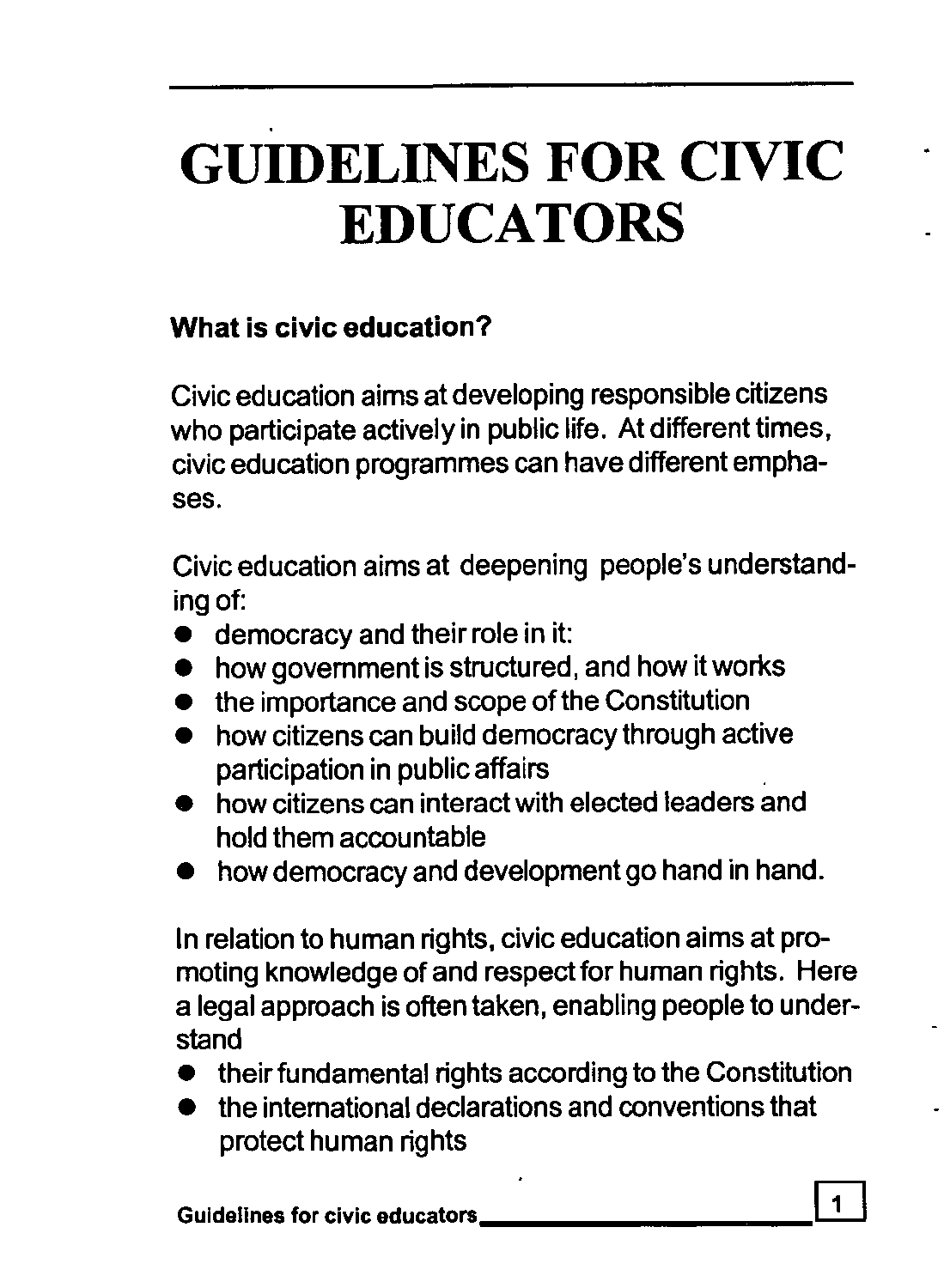• how to access official structures created to protect human rights

# Democracy Education

In addition to increasing knowledge, the aim of democracy education is to develop democratic attitudes, values and behaviour.

Democracy education aims therefore at promoting: / / tolerance **•** freedom .<br>
respect for diversity **•** responsibility respect for diversity equality **•** accountability<br> **•** transparency

• transparency

# Voter education

Voter education takes place in the run-up to an election (or a referendum) to ensure that people know

- the purpose of the election (or referendum)
- how to prepare for it (eg. registration, attending campaign meetings)
- how to vote

But the most important goal of voter education is to motivate people to vote.

### What are the goals of the civic education relating to the 2000 referendum?

The civic education programme that will be conducted in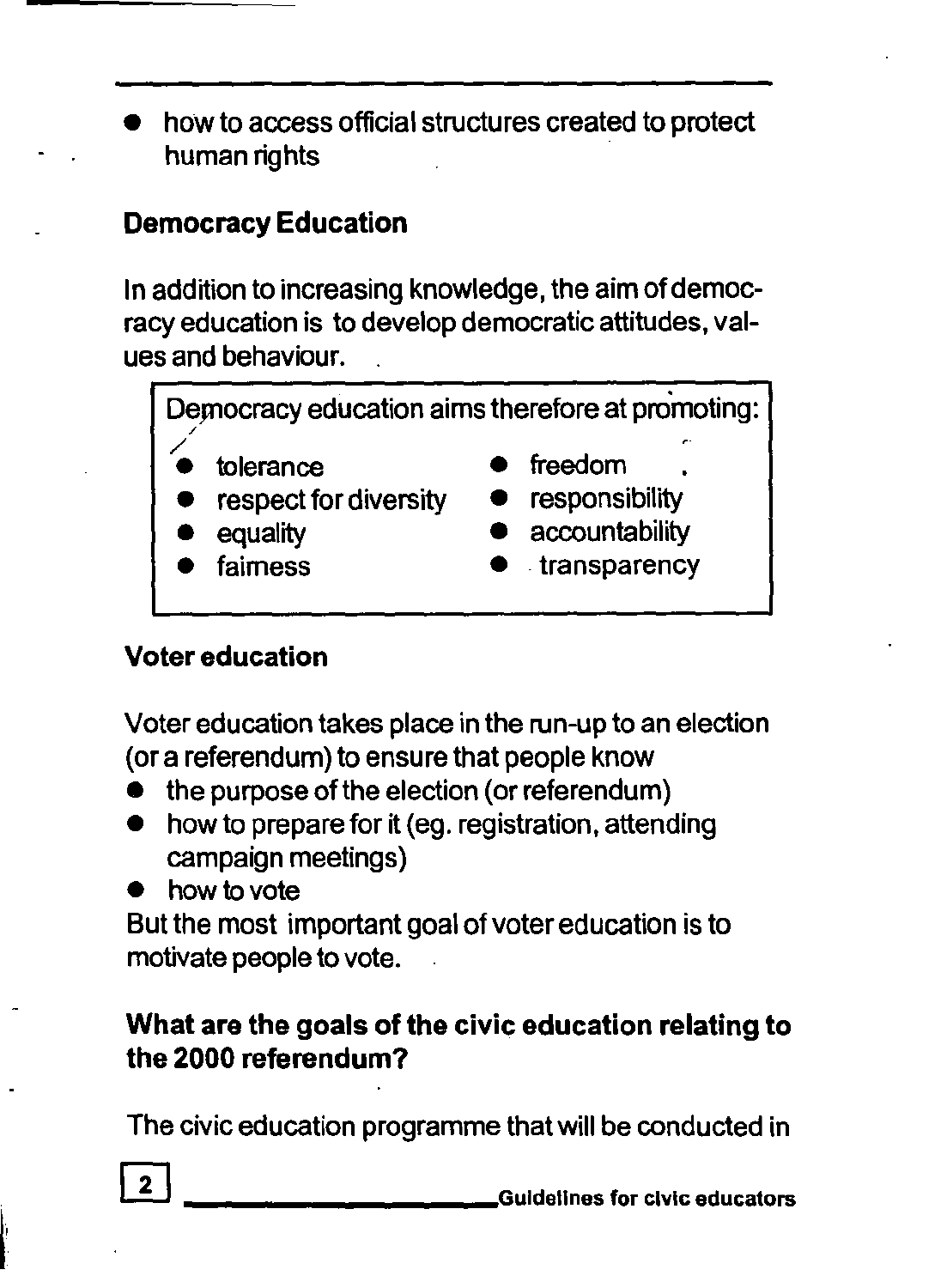the first six months of the year 2000 by NGOs and the Uganda Electoral Commission will aim at preparing Ugandans for the national referendum on political systems that is scheduled to take place between 3rd June and 2nd Ju1Y,2000.

Civic educators have agreed that they wish to combine all the approaches described above. The referendum education programme will be more than just a voter education campaign. The aim will be to ensure that Ugandans who participate in civic education in the coming months will:

- $\div$  know what a referendum is
- ❖ understand what Uganda's referendum in 2000 is about
- ❖ understand the constitutional background to the refendum
- $\cdot$  appreciate the importance of participating in the referendum, and the. contribution this will make to strengthening democracy in Uganda
- ❖ respect the right of all Ugandans to prepare

for the referendum in a free and tolerant atmosphere

- $\div$  know how to vote in the referendum
- $\div$  know the structures and mechanisms that exist to ensure that the referendum is free and fair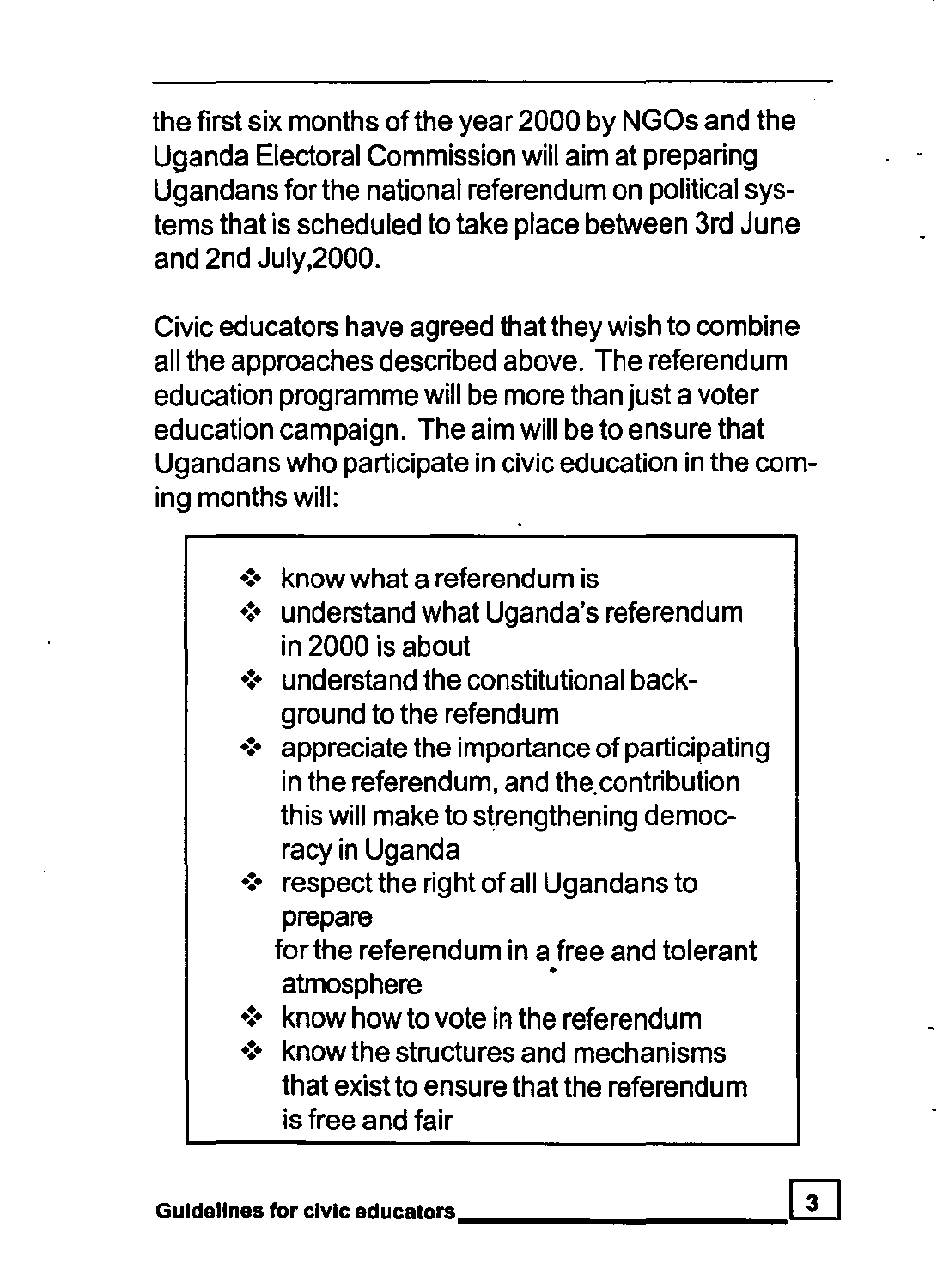#### **Code of conduct for civic educators**

A formal code of conduct has been developed and all civic educators are expected to sign it and abide by it. This is a simplified version of the statement of guiding principles.

- 1. The main duty of a civic educator is to promote awareness of the referendum, and to encourage eligible voters to register and vote.
- 2. A civic educator will provide information, insight and advice on the referendum, without attempting to influence voters in any way.
- 3. A civic educator will use all possible means to
	- a) encourage people to register and vote
	- b) encourage people to take interest in the referendum campaigns to enable them to make an informed choice.
	- c) encourage voters to consider the advahtages and disadvantages of each political system
	- d) encourage voters to ask questions about the political systems
	- e) advise voters to consider the strengthening of good govemance and democracy when making their choice of a political system
	- f) advise voters to respect the laws governing the referendum
	- g) discourage voters from behaving in an intolerant manner and interfering with the freeness and fairness of the referendum
- 4. A civic educator shall remain impartial at all times
	- W **\_\_\_\_\_\_\_\_\_ ",;,..** Guidelines for civic educators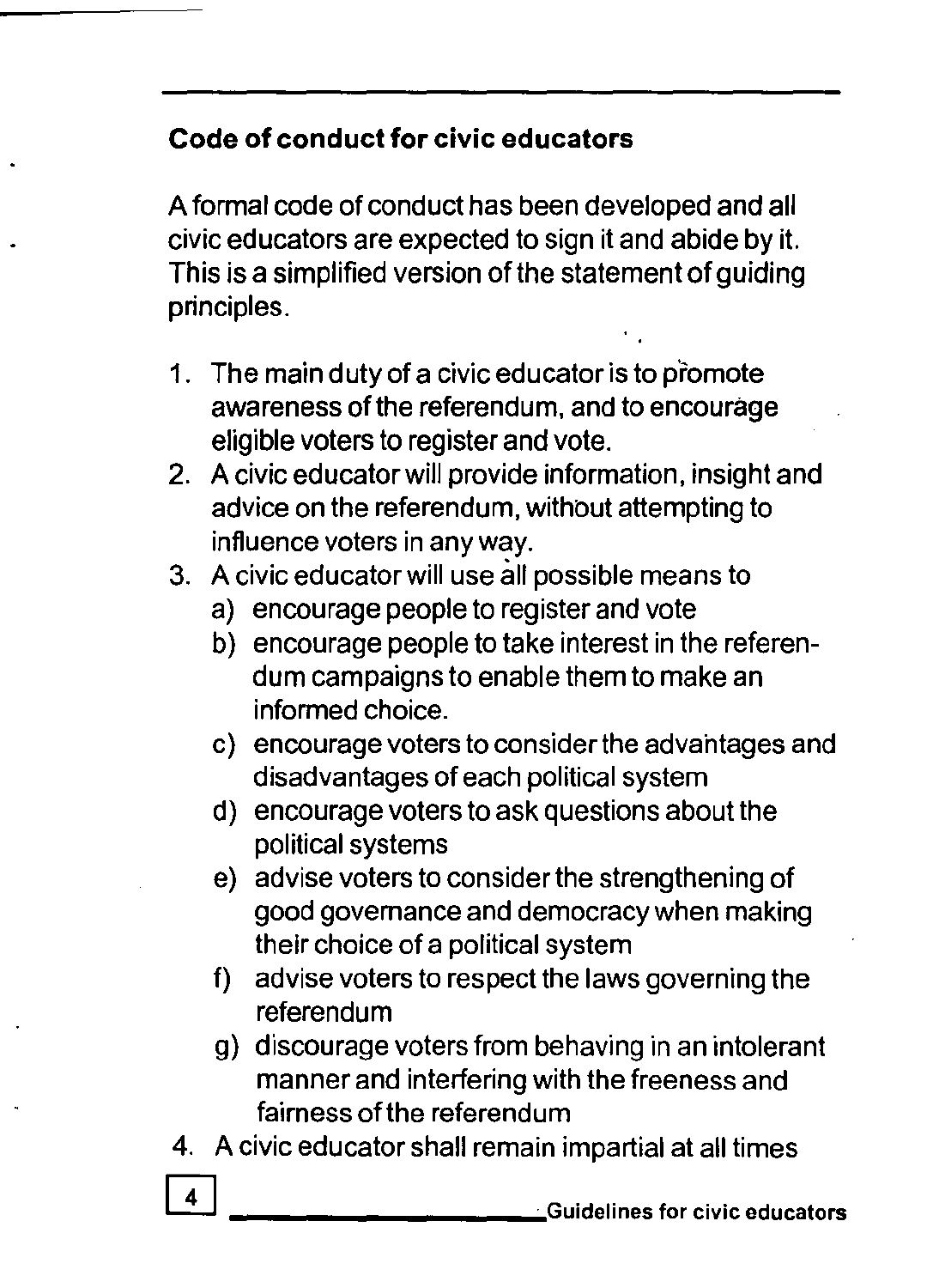and not express his or her preference for any political system

- 5. A civic educator shall not in any way assist the campaign team of any political system in the run-up to the referendum
- 6. A civic educator shall be diligent and carry out his or her work conscientiously bearing in mind at all times the need to promote unity, peace, social justice and good govemance in Uganda.
- 7. A civic educator shall be just and upright in all matters related to the work of civic education.



### Strategies for conducting civic education

In order to reach out to as many people as possible, civic educators need to be on the look-out for a variety of opportunities to accomplish their task.

They need to be pro-active (by creating opportunities for civic education), as well as responsive (by taking up

Guidelines for civic educators \_\_\_\_\_\_\_\_\_\_\_\_\_\_\_\_\_\_\_\_\_\_\_\_\_\_\_\_\_\_\_\_\_\_\_5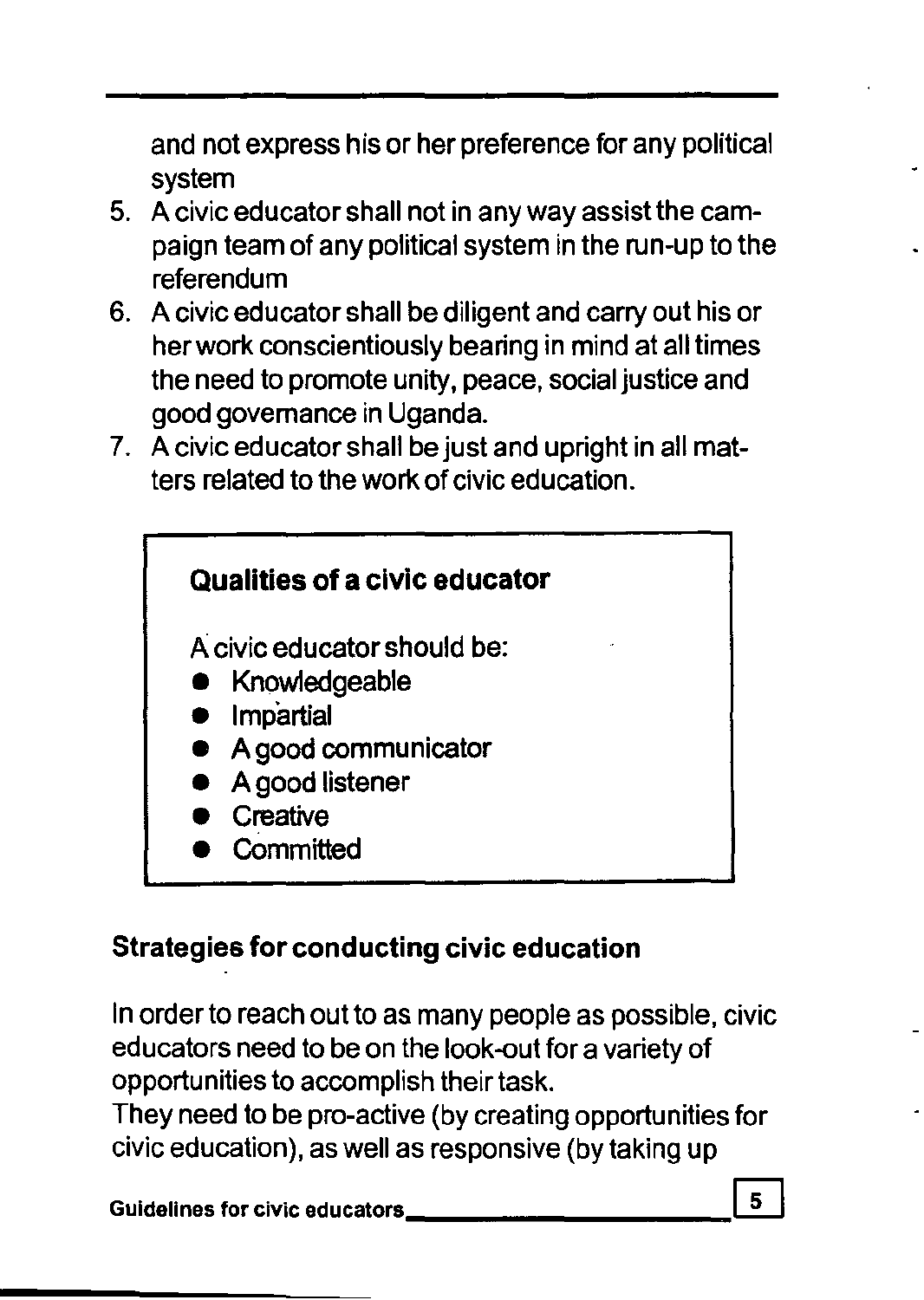opportunities that present themselves).

The most important thing is to be open and creative, and not to stick rigidly to one way of doing things.

There are two main strategies that civic educators can use:

- 1. Formal events
- 2. Informal interaction with people

# $\rightarrow$ Formal civic education

"Formal" civic education takes place when specific events are set up in advance.

The most common way of conducting "formal" civic education is in a workshop setting.

Here the civic educator gathers a group of people together in a suitable venue for a fairly extended period of  $\hat{\ }$ time (2 or 3 hours).

The other formal setting in which civic education can take place is when civic educators obtain permission to address a meeting or a service ofworship.

Civic education can also take place in institutions of leaming such as schools'and universities. .

# **-+ Workshops**

# **Advantages**

- There is time to cover all issues in depth
- Time also allows for the use of creative methods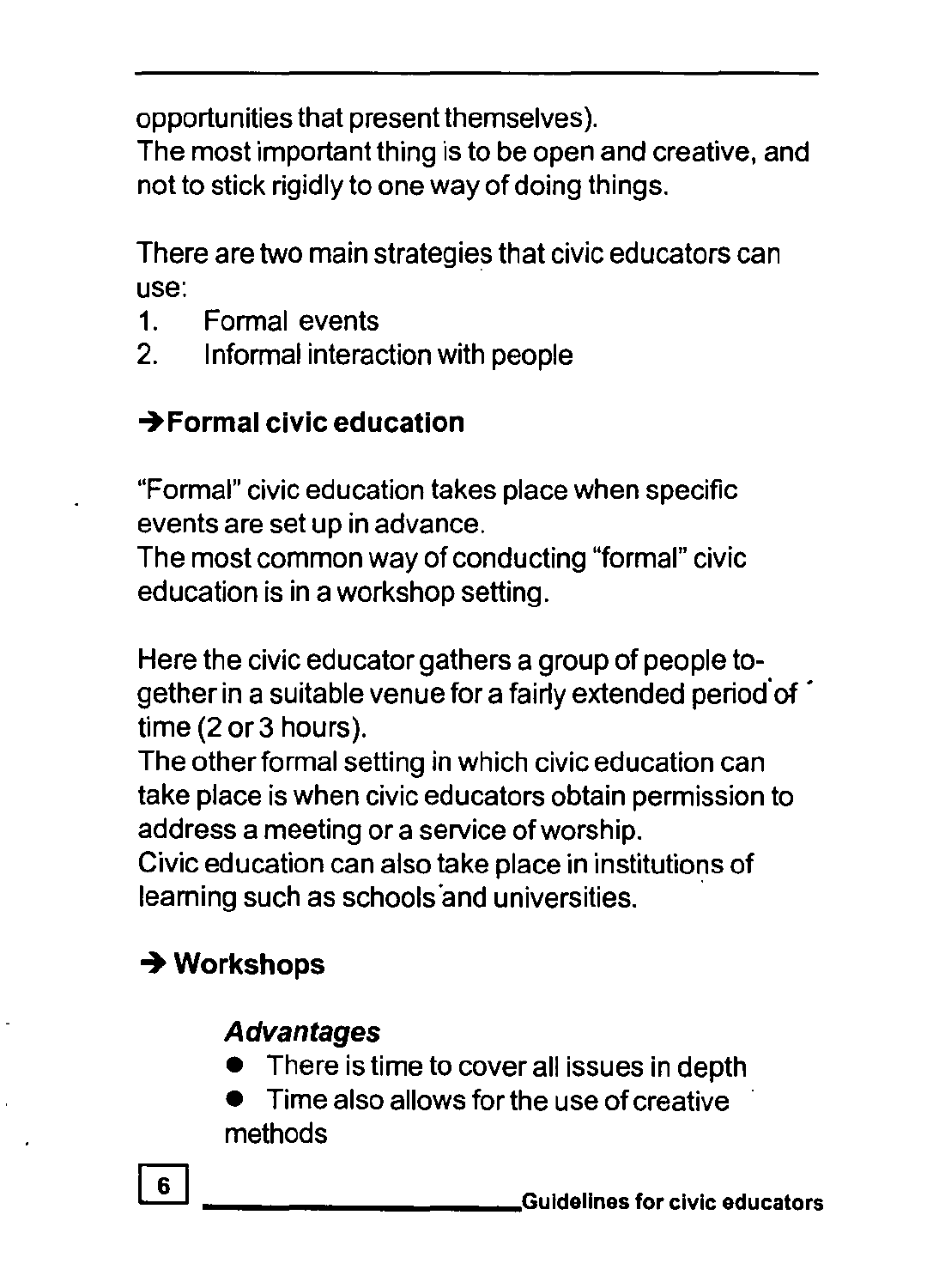Suitable venue enables participants to concentrate

• Numbers can be limited to ensure maximum participation

# **Disadvantages**

- **Limited numbers**
- Reach only those who are keen to attend, not those who are unmotivated
- Can entail costs (such as refreshments and venue hire)

### Rules to remember

- Identify a suitable venue (good seating, light, ventilation)
- Book the venue in advance
- Decide on the duration of the workshop
- **9** Invite participants in advance
- e Confirm how many people will attend
- **•** Arrange refreshments if possible
- **•** For participatory workshops, limit participation to 30 or 40 people

#### $\rightarrow$  Meetings, worship services, other formal events, schools

# Advantages

• Captive audience, that might not otherwise have attended civic education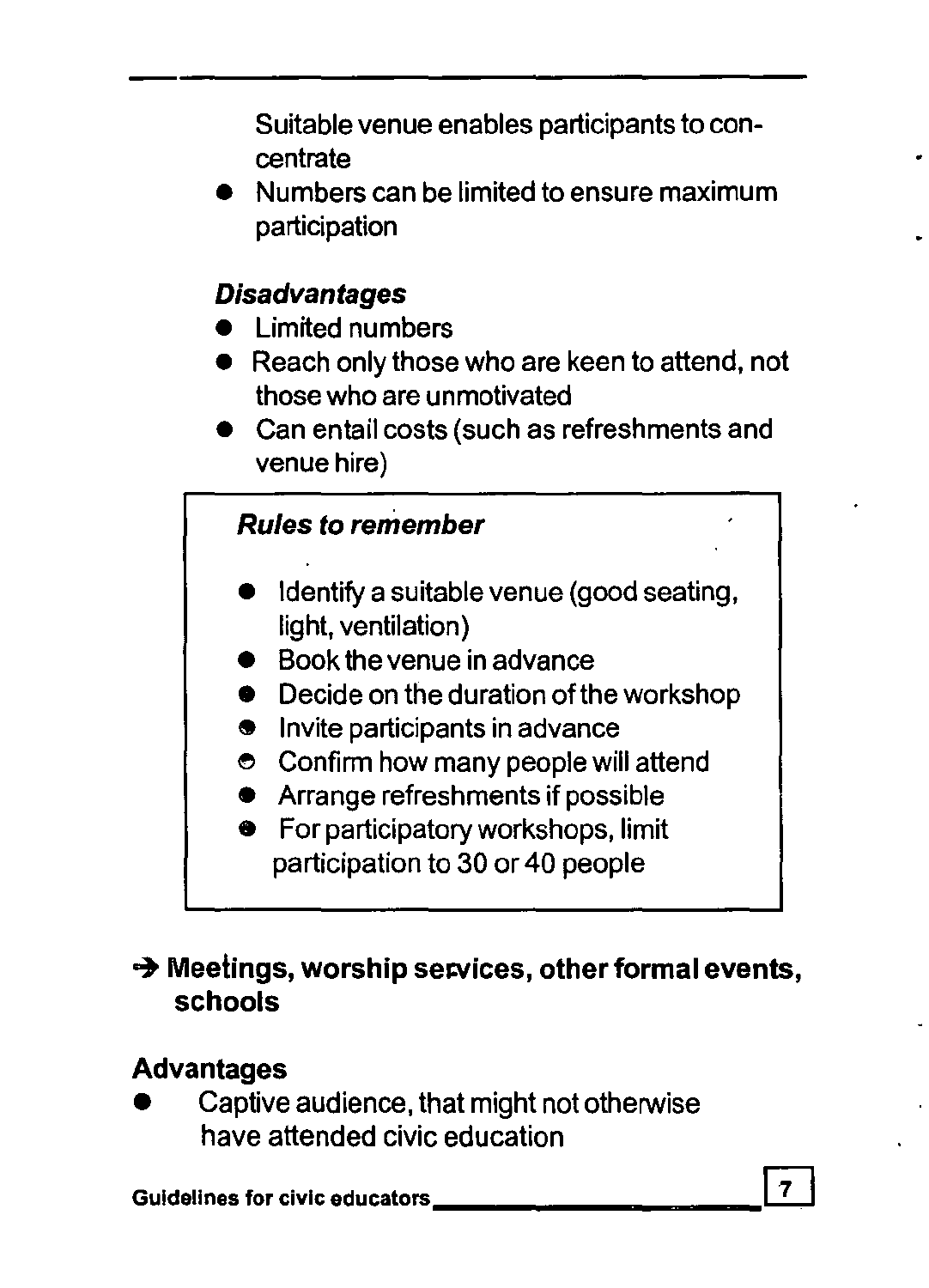- Often large numbers of people
- Orderly environment

#### **Disadvantages**

• Short time

•

• Difficult to use participatory methods

#### Rules to remember

- Obtain permission in advance from the chairperson, imam, priest, school principal, etc
- Visit venue in advance
- Agree on duration of civic education presentation and do not go beyond the agreed time.
- Check whether there are particular fonnalities (eg. dress, greetings) that rieed to be observed
- Since time.is limited, prioritise information

# $\rightarrow$  Informal civic education

Infonnal civic education takes place anywhere and at any time when civic educators spontaneously make use of appropriate opportunities that arise. The key approach here is for civic educators to go to the people, rather than expecting people to come to them.

In order to make the most of these infonnal opportunities,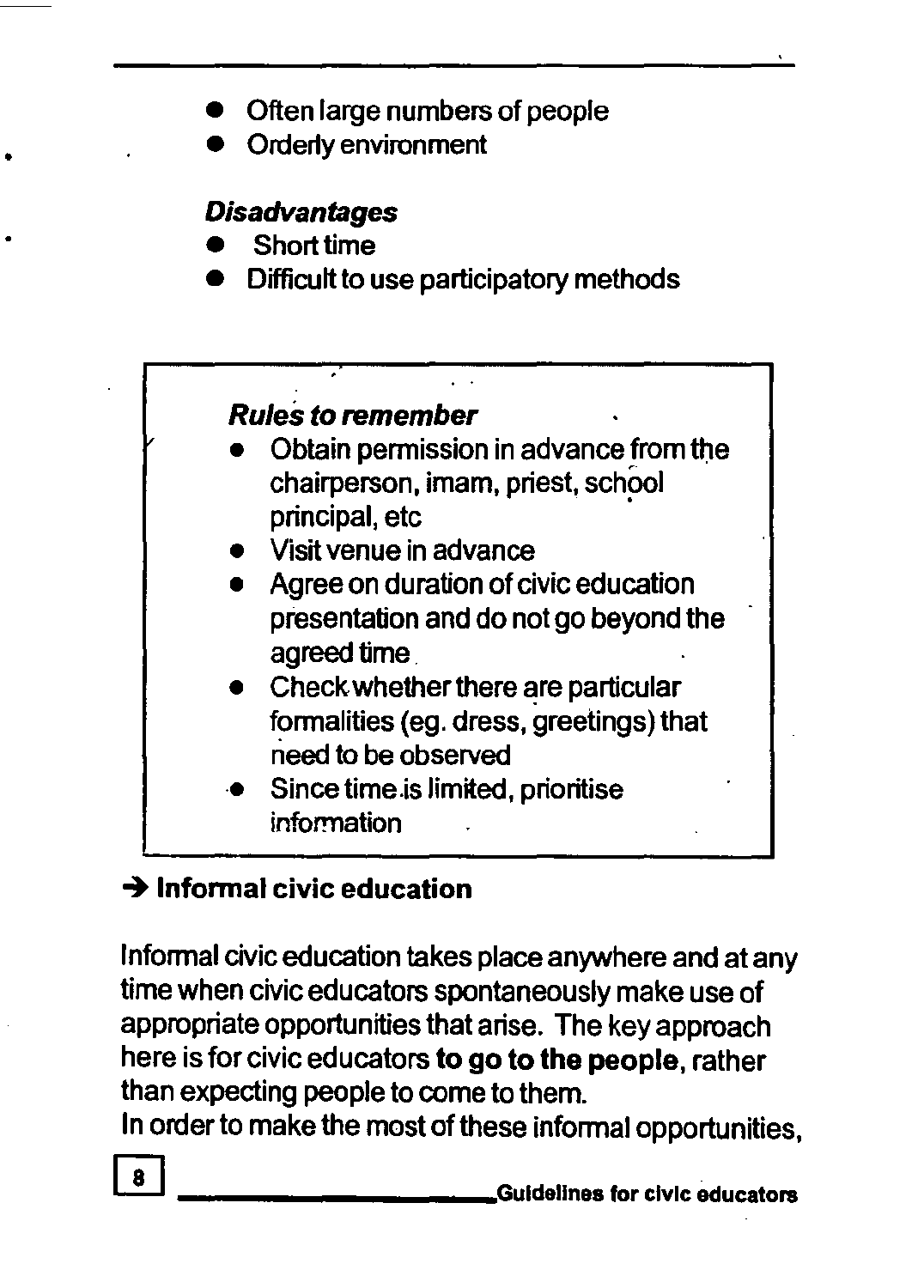civic educators need to be very creative and responsive to what is going on around them. Sometimes it.might work to stimulate people's curiosity by creating a stir. At other times it might be more appropriate just to draw quietly along side people and begin engaging them in discussion. Civic educators should be sensitive to the mood of the moment and the needs and interests of those around them.

# -+ **Informal opportunities**

Opportunities for informal civic education present themselves where people normally gather in the course of their everyday lives, for example:

- $\bullet$  In the market place
- **•** At the well
- In drinking places
- $\bullet$  in queues (taxi, clinic, etc)
- $\bullet$  Athome
- o At social gatherings

#### **Advantages**

- $\circledast$  Reach out to people who wouldn't normally attend workshops
- o Contact with people in smallish groups can be direct and intimate
- e Provide a diversion to people while they wait, and at the same time educate them
- $\degree$  Get people talking about the referendum everywhere, all the time
- o Environment is relaxed and unintimidating

Guidelines for civic educatOrB=========W

•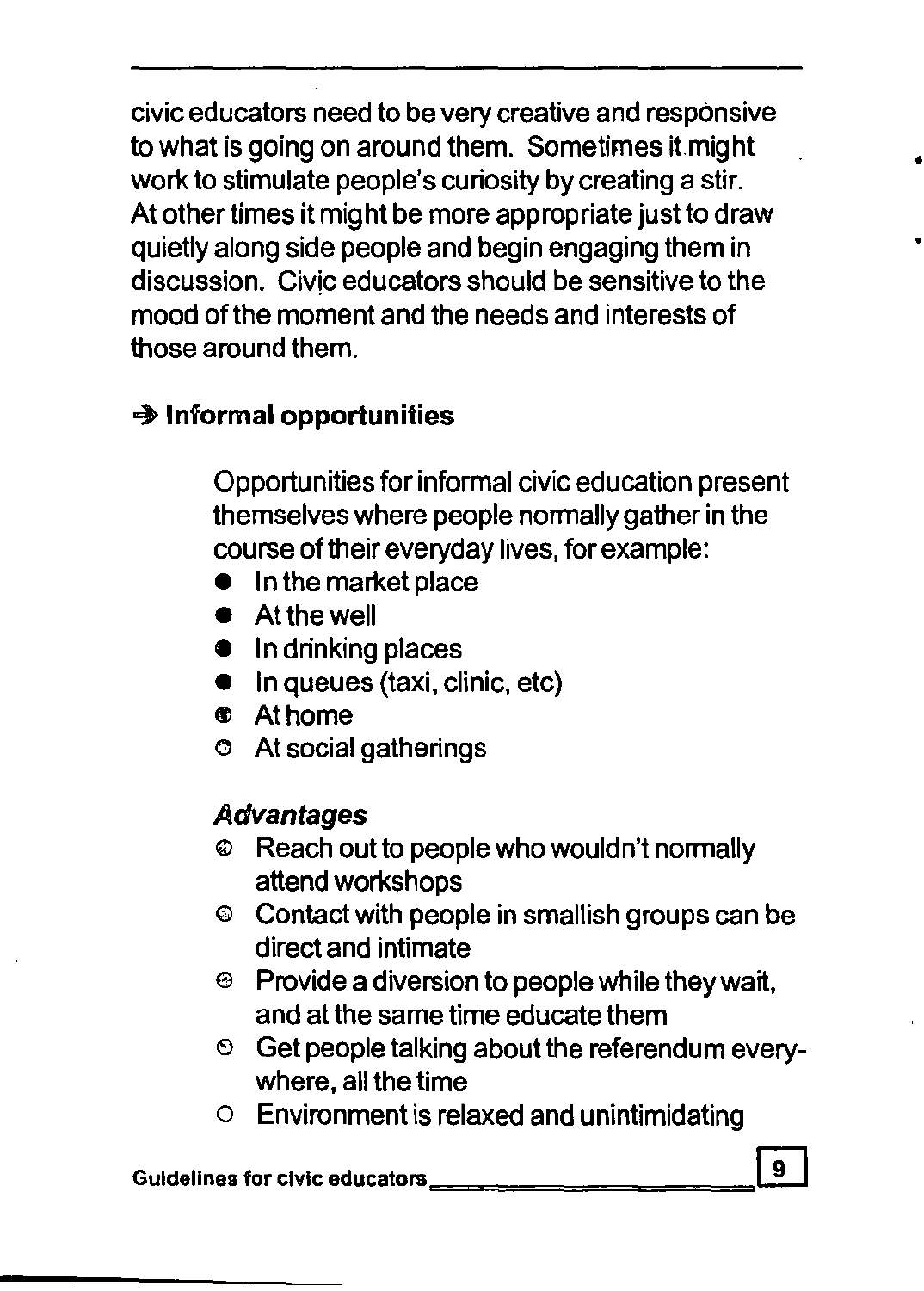#### • **Disadvantages**

- Environment is full of distractions
- People tend to come and go



# **Target groups**

Civic educators should always bear in mind that certain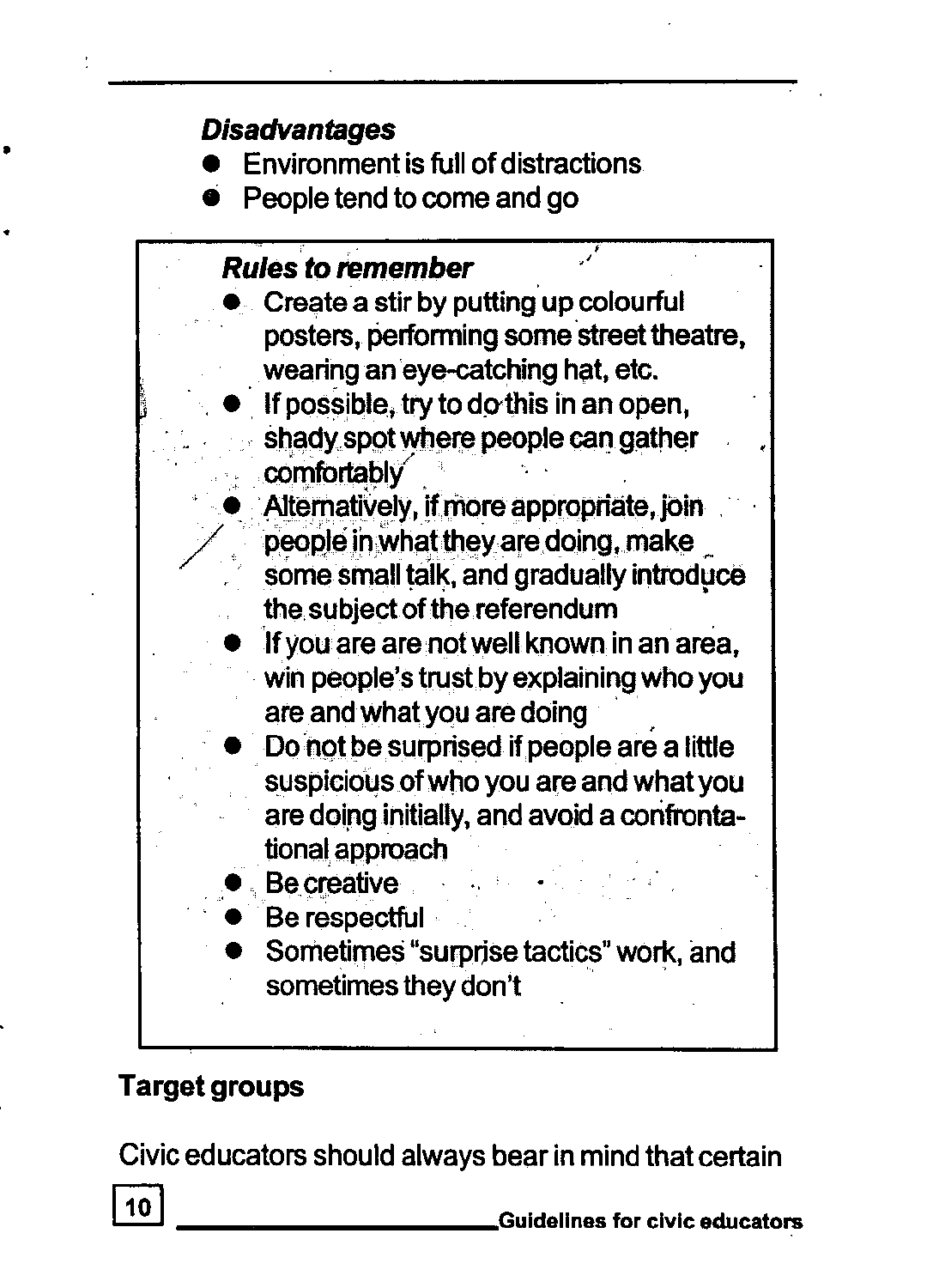sectors of society tend to have difficulty gaining access to information, and therefore end up becoming marginalised. One of the aims of civic education is to ensure that **all** Ugandans are infonned about the referendum. Special effort should be made to target those groups that often end up being left out, and those groups that have special interests and needs.

Special target groups include:

- o Women
- o Youth
- o Disabled persons
- o Elderly persons

#### Remember

When dealing with specific target groups, it is important to adapt civic education programmes to address their particular interests. To do this, it is necessary to develop a good understanding of the target group, and to consult closely with them when preparing to conduct civic education. Sometimes it can help if civic educators invite a representative of the target group to co-present with them.

Once the needs and interests of the target group have been identified, one of the best ways of ensuring thatcivic education succeeds is to use examples drawn from their experience. For example, when addressing elderly people, stories from bygone days can be used to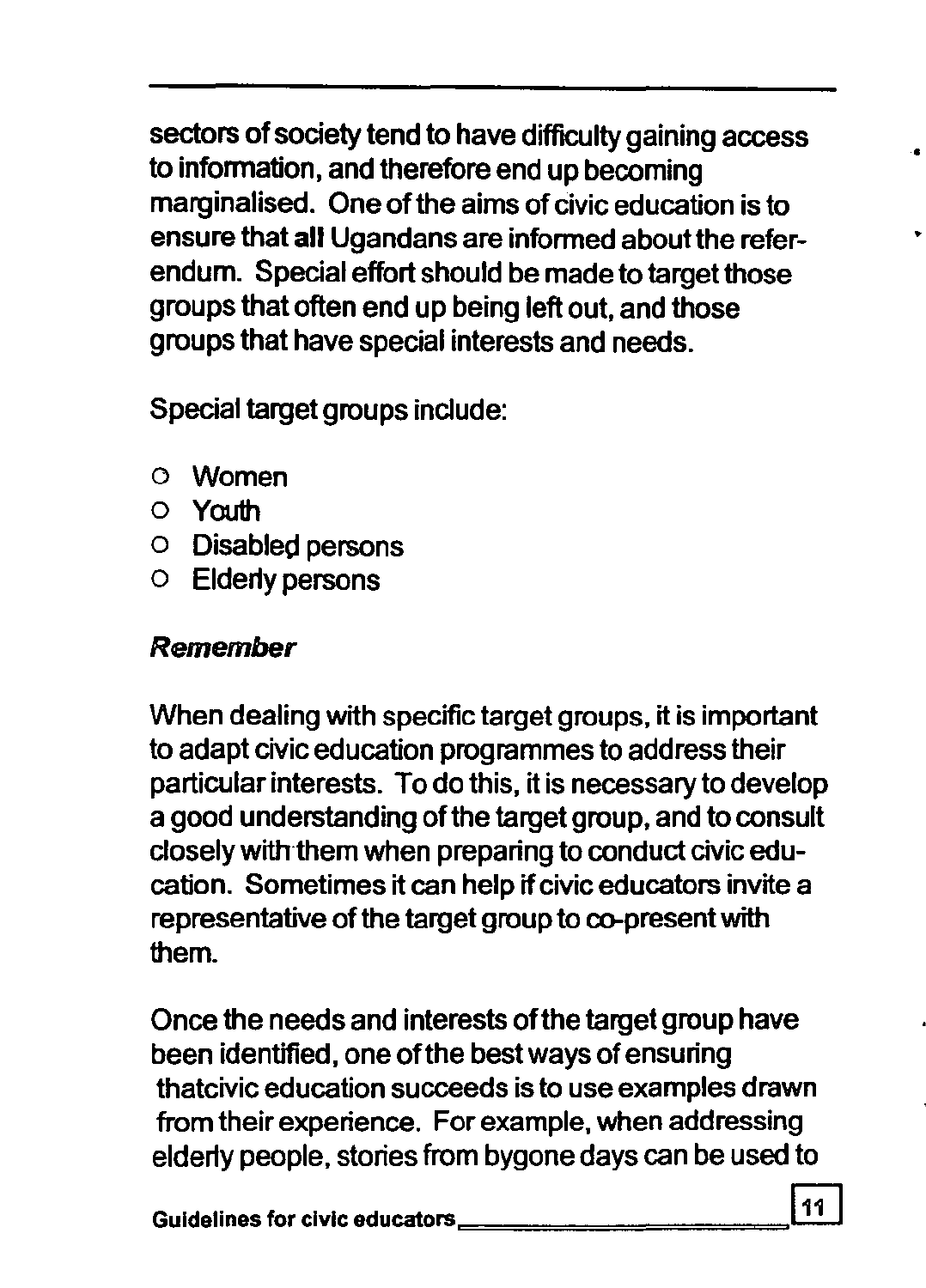people, stories from bygone days can be used to appeal to them, and their status in communities can be affirmed by urging them to encourage others to vote.

# **Selection of information**

•

Civic educators always have a lot of interesting information to share. However, it is not always possible or appropriate to share all of it. Rather than trying to impress people with how much they know, civic educators should focus on communicating information that will be relevant and useful to their audience.

#### Missing **information and difficult** questions

One of the things that is likely to make the task of civic educators more difficult is that certain information about the referendum will only be available at a later stage. Most importantly, the referendum question still has to be finalised, as well as the format of the ballot paper.

It is still uncertain whether voters will be choosing between several democratic political systems, or only two (that is, movement and multi-party).

On the logistical side, certain deadlines (such as registration cut-off dates, and referendum date) will also only be made known nearer the time.

Civic educators should not be discouraged ifthey do not yet have access to all information. This civic education programme is designed to give people a much broader

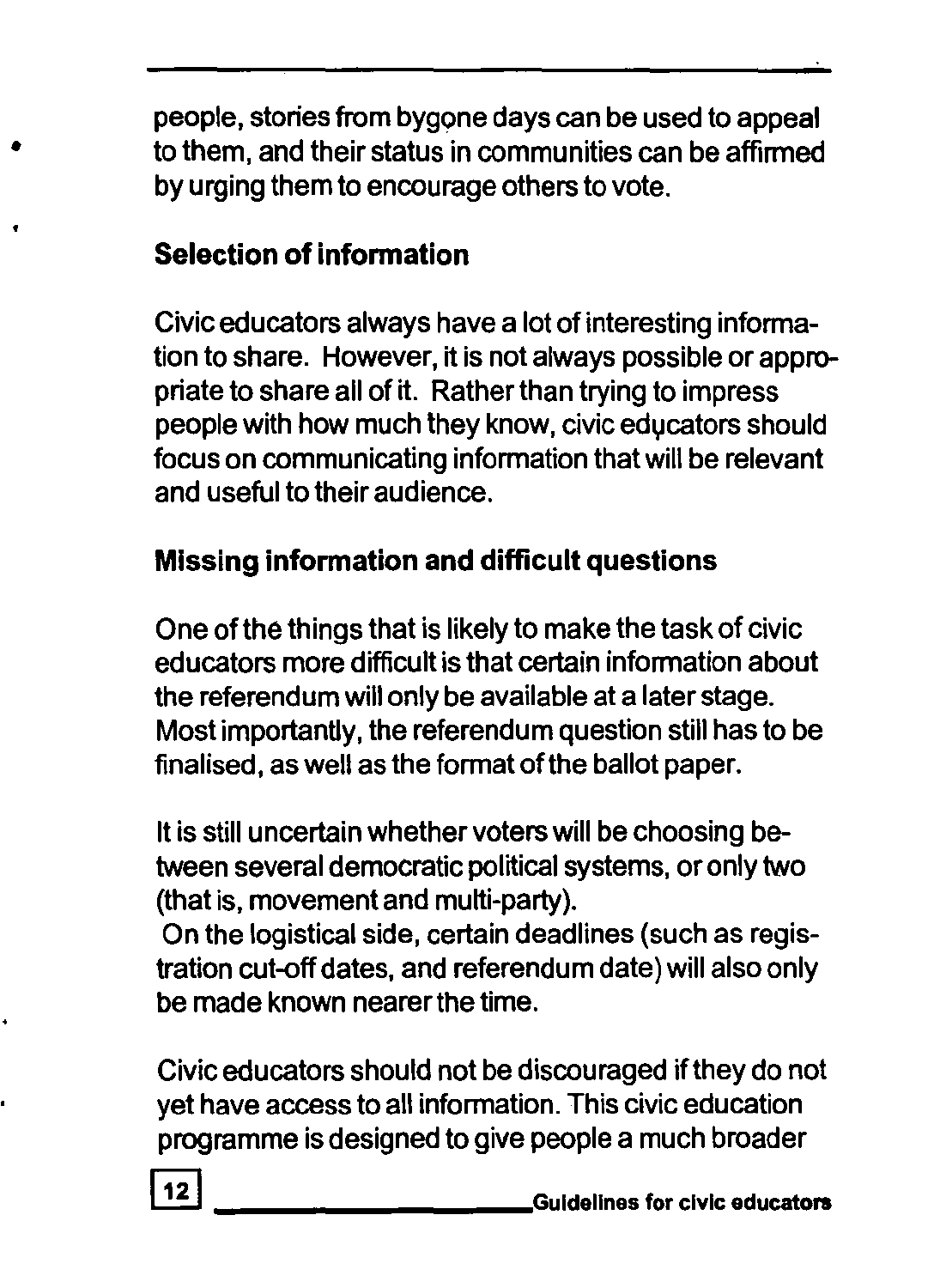background to the referendum. In the early months ofthe campaign, it will be necessary to tell people that they should keep their ears open for information that is not yet available.

They can do this by listening to the radio, looking out for posters and pamphlets, reading the newspaper and participating in later civic education events.



# Methodologies for civic education

Since democracy forms the central theme of all civic education, it is important to use democratic methods to put the message across. Otherwise the very methods used undermine the message.

In fact, it is common knowledge that people learn much more from experience than they do from being

•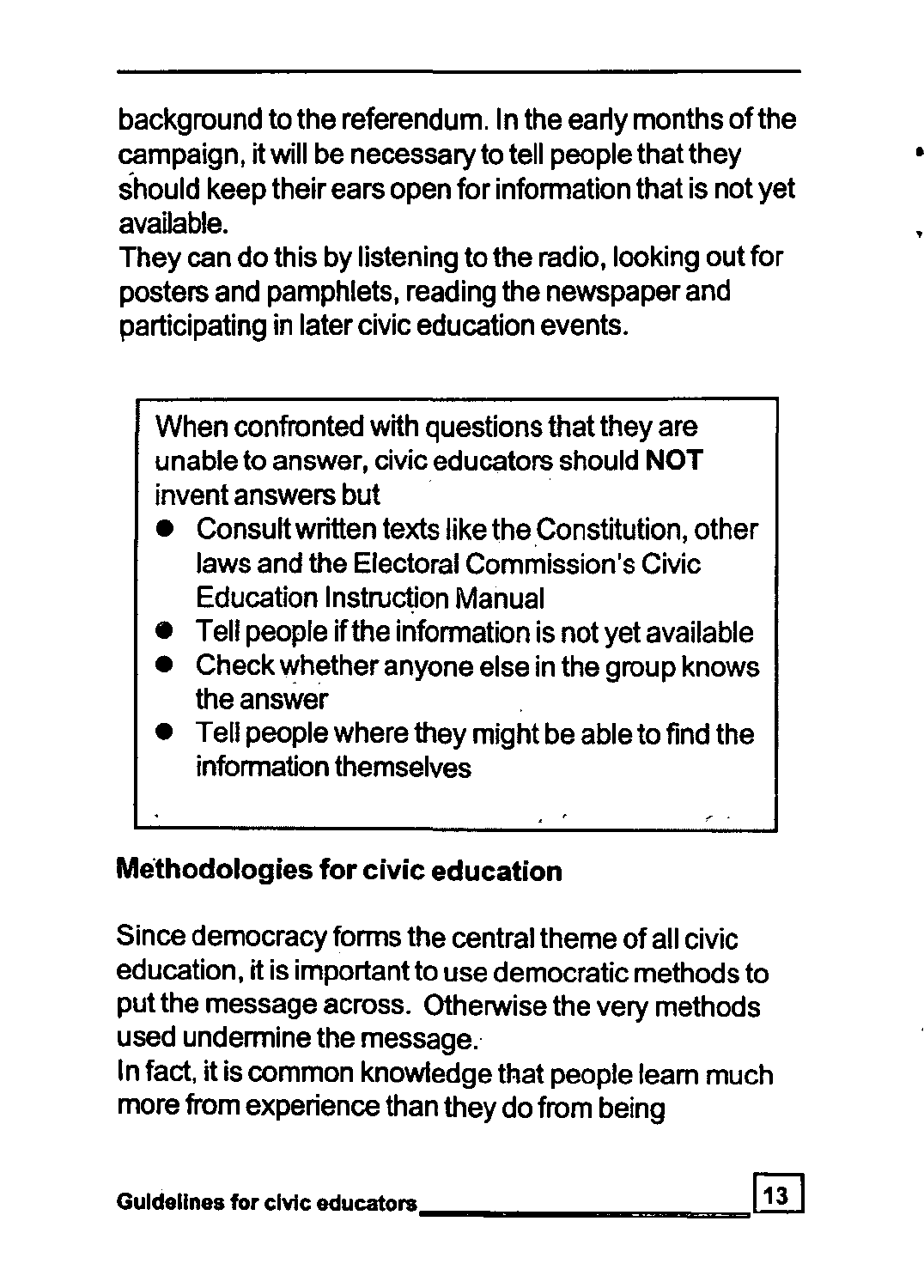with people in innovative and democratic ways, they are likely to leam a lot more than if they simply have to listen to a lecture.

Because civic educators have a lot of information to communicate and often do not have much time in which to do'so, it is very tempting just to tell people everything they need to know. This temptation must be avoided. It is better to convey a few important facts effectively, than to rush through hundreds of facts that will all be forgotten.

# **Remember**

Time spent allowing people to ask questions and express their views is never time wasted. The civic educator can steer discussion to ensure that key points are covered, but if people explore issues and draw conclusions by themselves, they are far more likely to remember the lessons they leam.

Another important way of ensuring that effective leaming takes place is to base it on people's own experience. The ultimate aim of civic educators is to empower citizens. For this reason, it is important to focus on what participants in civic education already know, rather than on what they don't know. The aim of the civic educator is therefore to assist people to draw new conclusions from their past experience, and skillfully to introduce certain key facts against this background.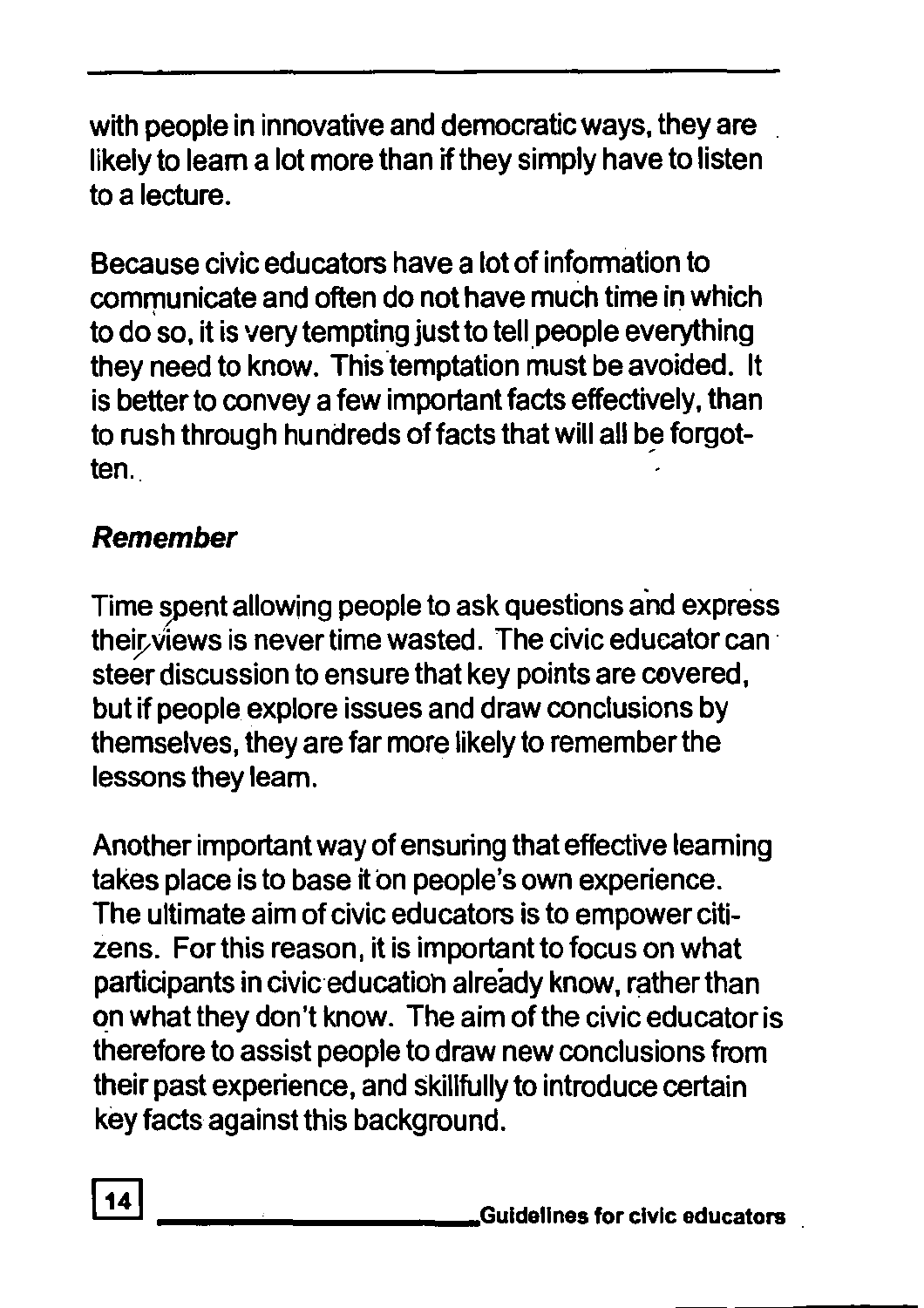بالأبد

Democratic methodologies ensure that participants are able to:

- Help set the agenda for their own learning
- Ask their own questions in their own way
- **Explore their own answers**
- e Voice their own ideas and interests
- Compare their ideas with those of others
- $\cdot\,$  Hold different opinions from others, including the civic educator

There are many different kinds of participatory and experiential methodologies, including:

- $\bullet$  role play
- Cl simulation games
- e drama
- self- and group-expression through art or music

However, all these methods require plenty of time, a smallish group of people, and a suitable leaming environment. This civic education programme is based on a question and answer approach, and on group discussion. The four posters that form part of this civic education kit have been designed to provide civic educators with tools to stimulate discussion and to provide examples of everyday experiences that can be used to illustrate some of the fairly complex concepts associated with the referendum. Using a series of simple questions, the civic educator can guide people to make their own conclusions.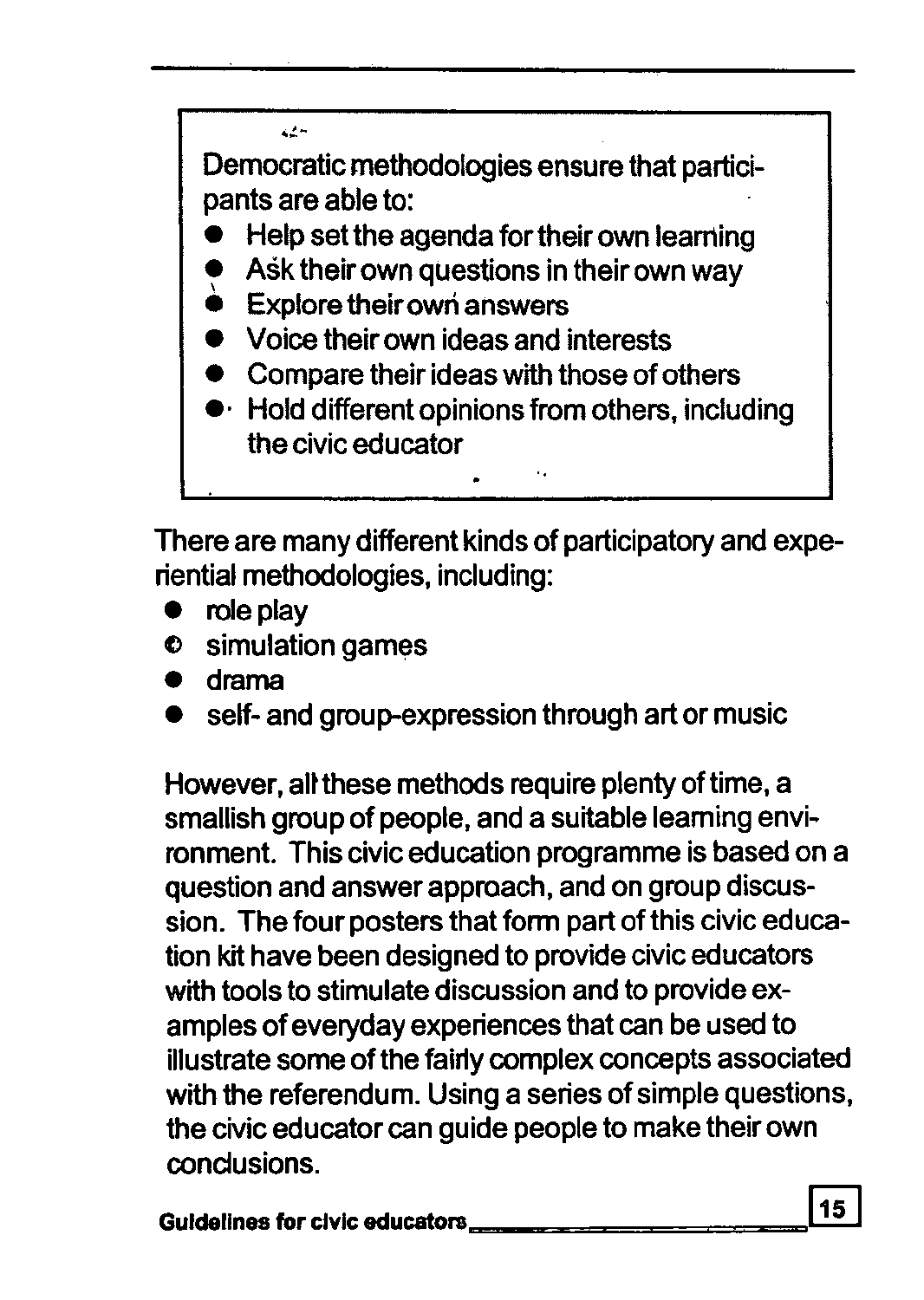# Facilitating a workshop or making a presentation

There are a few key steps to remember whenever facilitating a workshop or making a presentation, either in a formal or informal setting.

#### 1. Introductions

Before beginning, take time to introduce yourself and any other people who are assisting you. It is very . important for people to know that as a civic educator you have been accredited by the Electoral Commission and are working under their overall supervision. It is also vital that people can trust your independence.

#### *2.* Objectives

Then inform people about the aims of this civic education campaign. Check whether they are interested in achieving the leaming objectives that have been outlined. Also check whether they have any questions and indicate whether or not these will be covered.

Ensure that objectives are shared in an appealing and not a laborious way. At this stage it is important to capture people's interest and not put them off.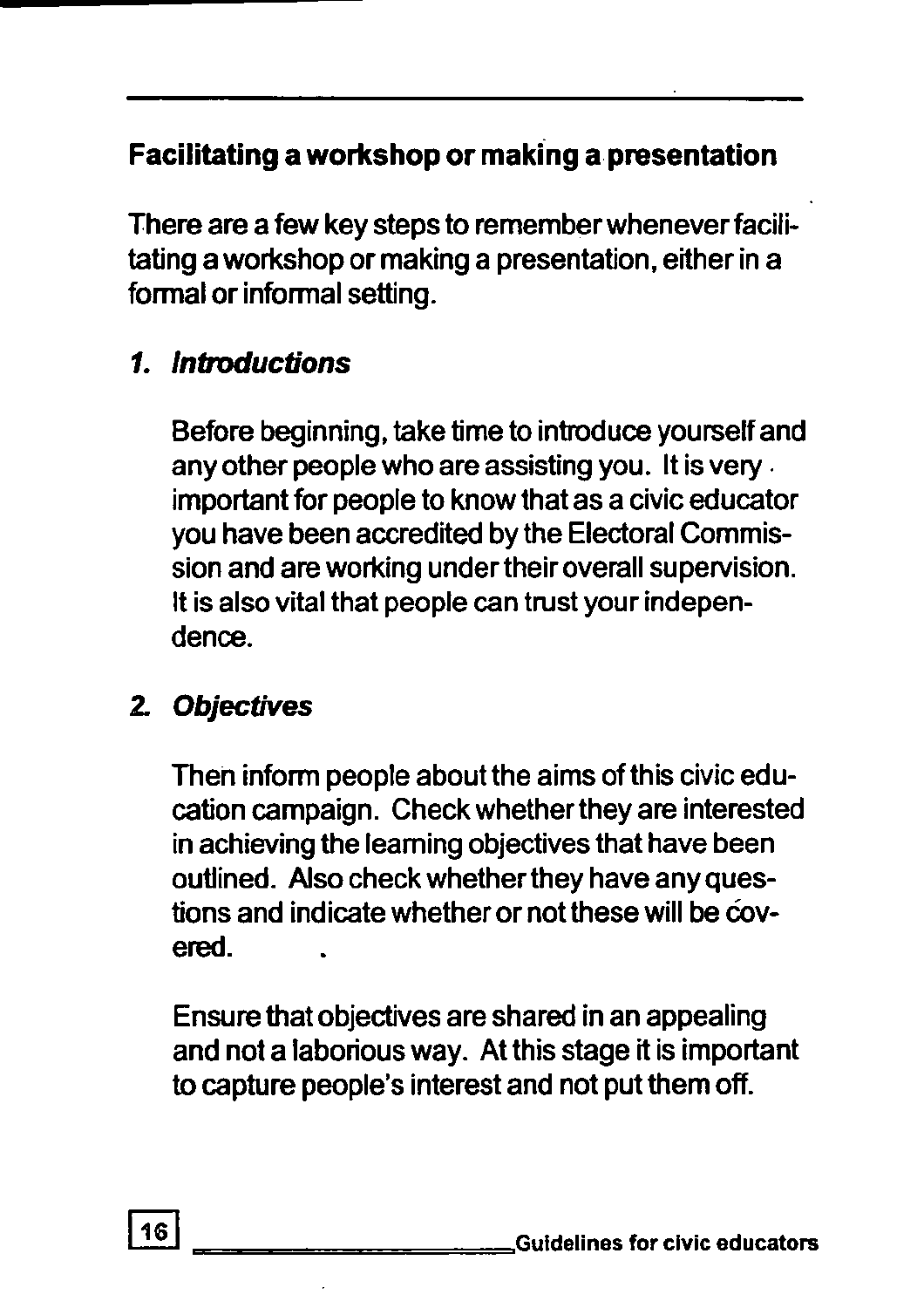#### 3. Duration

Give people some idea of how long the presentation or workshop will last, so that they know what to expect. A workshop using all the posters can take up to 2 hours. Sometimes, however, people do not have this much time. Be sensitive to the situation and judge the timing according to what seems most suitable for people. Remember to prioritise information if time is tight.

#### 4. Civic education activities / presentation

Once the preliminary steps have been completed, then the civic education activities can begin in earnest. (These are covered in much more detail elsewhere in this handbook). Remember that it is of the utmost importance to avoid lecturing and to give people the chance to participate and share their views.

#### 5. Conclusion

When the activities are complete, summarise the objectives that have been achieved and the most important points that have been covered. It is also good to ask participants to mention what they have found most interesting and useful.

Remember that only they are able to know what they have really learned.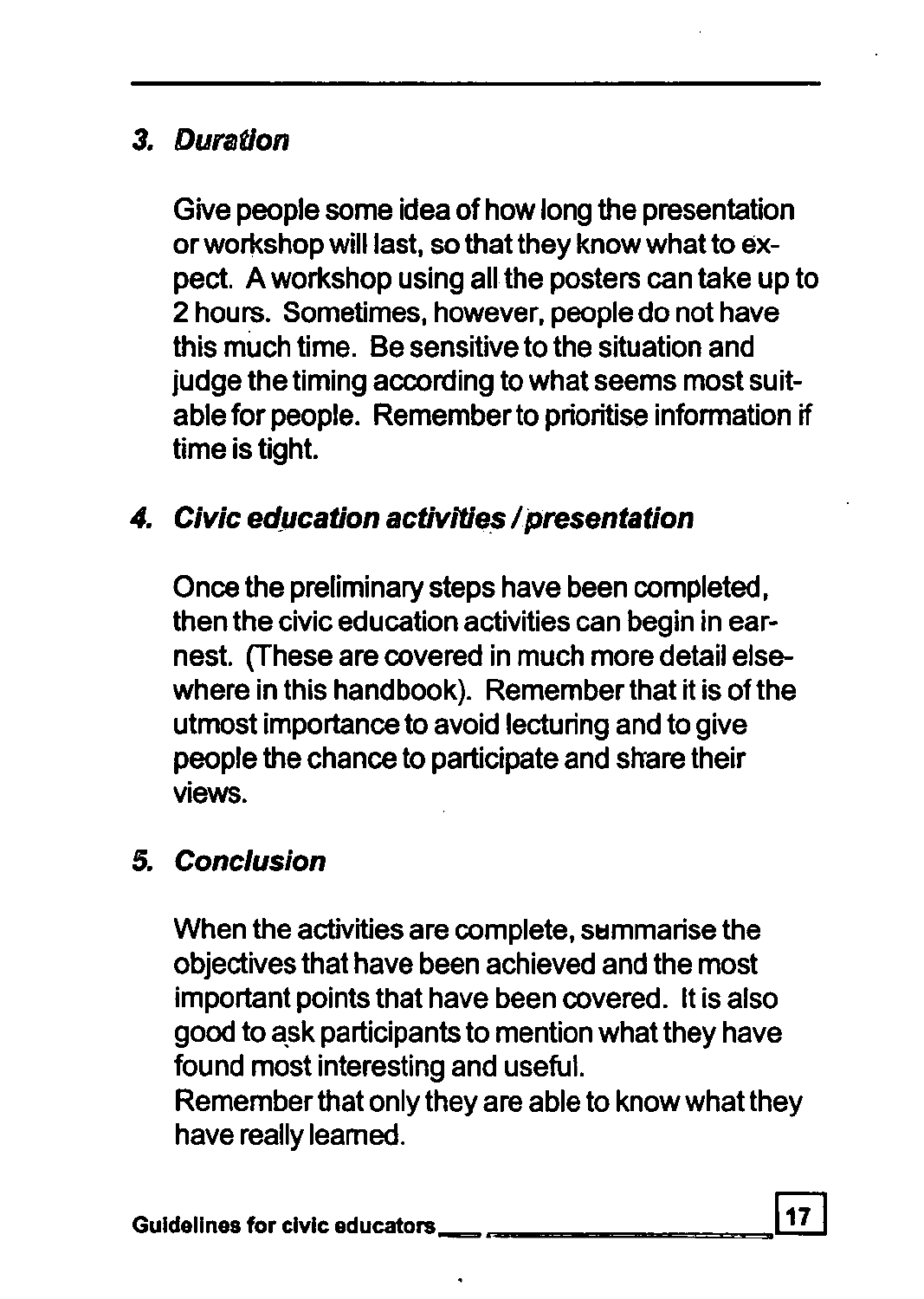# 6. Closure

Close by thanking people for their time and attention. Always encourage them to pass the message on and to share with others what they have leamed.

#### Using the posters

Visual aids such as posters can greatly enhance a presentation. They help to focus people's attention. Most importantly, the images help to "fix" the information in people's minds. Later, when they remember the posters, they will easily recall the discussions that took place and the key leaming points that were drawn out of each image.

#### Visibility

It is very important for everyone to see the posters clearly. The posters are the seeds for discussion. If people cannot see the posters, they will be frustrated and will not be able to participate actively. It is therefore not suitable to use the posters with a very large group of people. The poster method works best with groups no bigger than about 40 people.

If participants are seated, they should form a half-circle as close as possible to the civic educator and the posters. Desks and tables get in the way arid are not necessary. It is more important for participants to look and talk than to write and remain silent.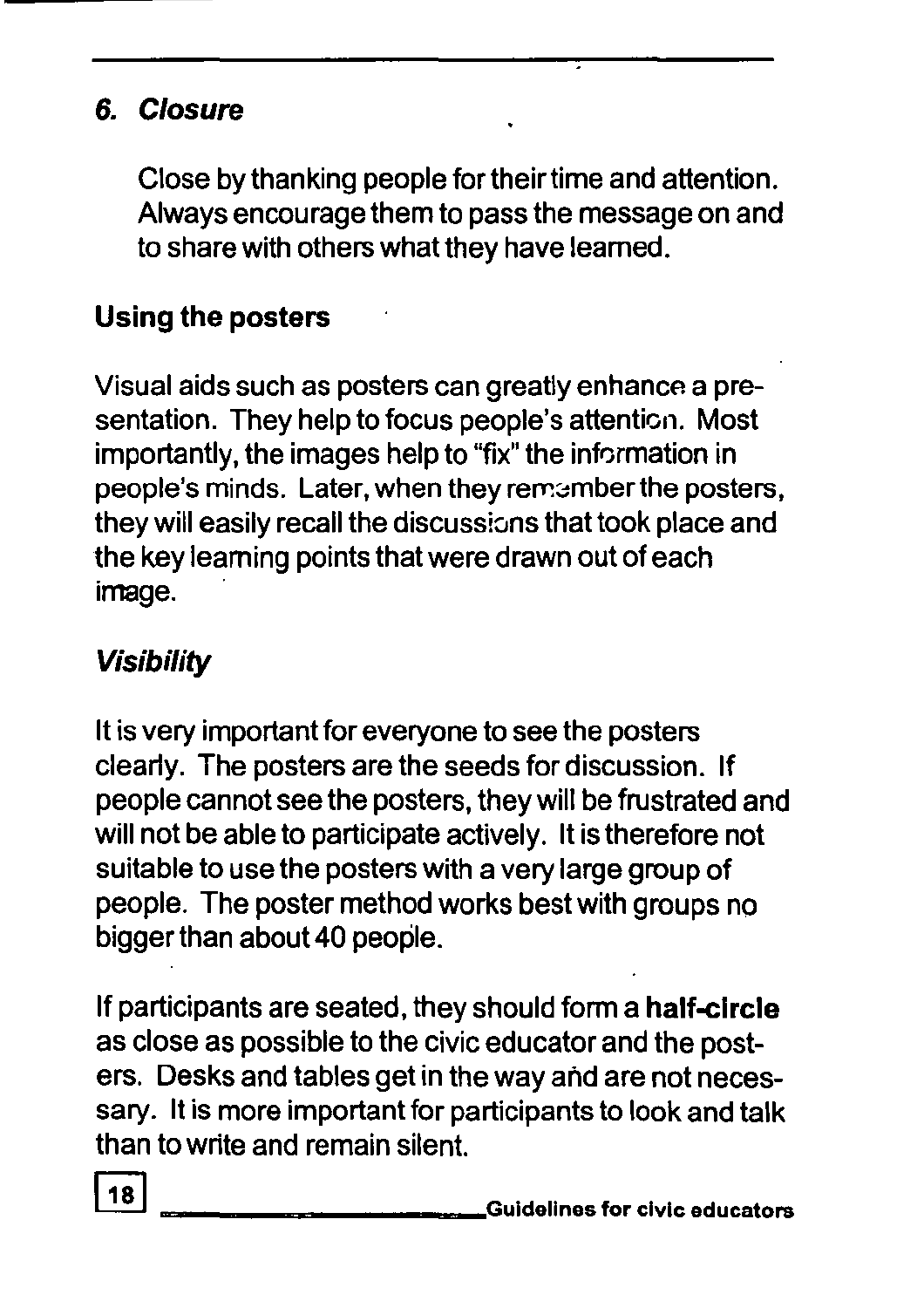If people (especially the elderly) find it difficult to see all the detail in the posters from where they are seated, then invite someone to come up closer and explain to everyone what they can see.

# Putting up the posters

Put up the posters one by one. If they are all put up together, then it will be impossible to focus the discussion. When discussion on one poster has been concluded, take it down and put up the next one.

There are different ways of putting up posters on different surfaces. Since posters will be re-used for several months, it will be important to take great care not to damage them. It is possible to strengthen the comers and edges of the posters by carefully putting masking tape at the back. It is best to hang the posters on a flat, smooth surface such as a wall or a large piece of board. Out in the open, if no such surface is available, civic . educators can ask an assistant to hold the posters for them, although they should ensure that the posters are flat and do not flap about in the breeze.

# Asking questions and encouraging discussion

Civic educators should remember not to do all the talking. Their role is to help participants learn through discussing and sharing. Skillful questions can guide the discussion.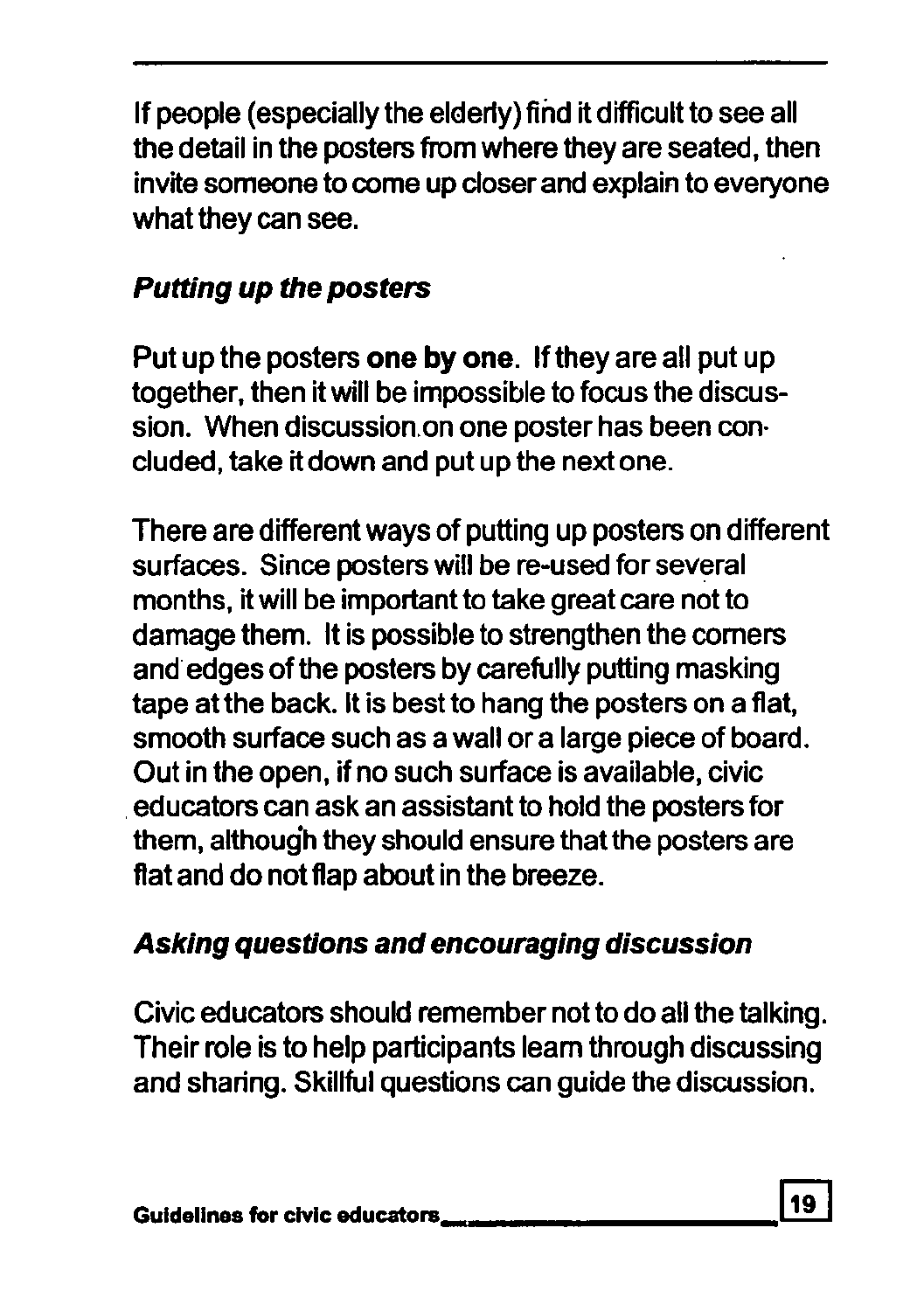Encourage everyone to speak and to ask questions if they are uncertain: If people ask difficult questions, try to work out an answer . with everyone.

If one person in the group is talking too much, then ask other people to answer questions. If participants are very shy, ask them some easy questions to boost their confidence.

#### Dealing with participants' responses

It is important for the discussion to be as free and open as possible. Working in this way means that civic educators have to be flexible and able to think on their feet. If participants come up with unexpected responses, they should not be told that their answers are wrong.

Rather, an attempt should be made to use their responses in a positive way, and to link them up to some aspect of the discussion. Civic educators should remember that they can learn from participants too, and should always be open to seeing things in new ways and through different eyes.

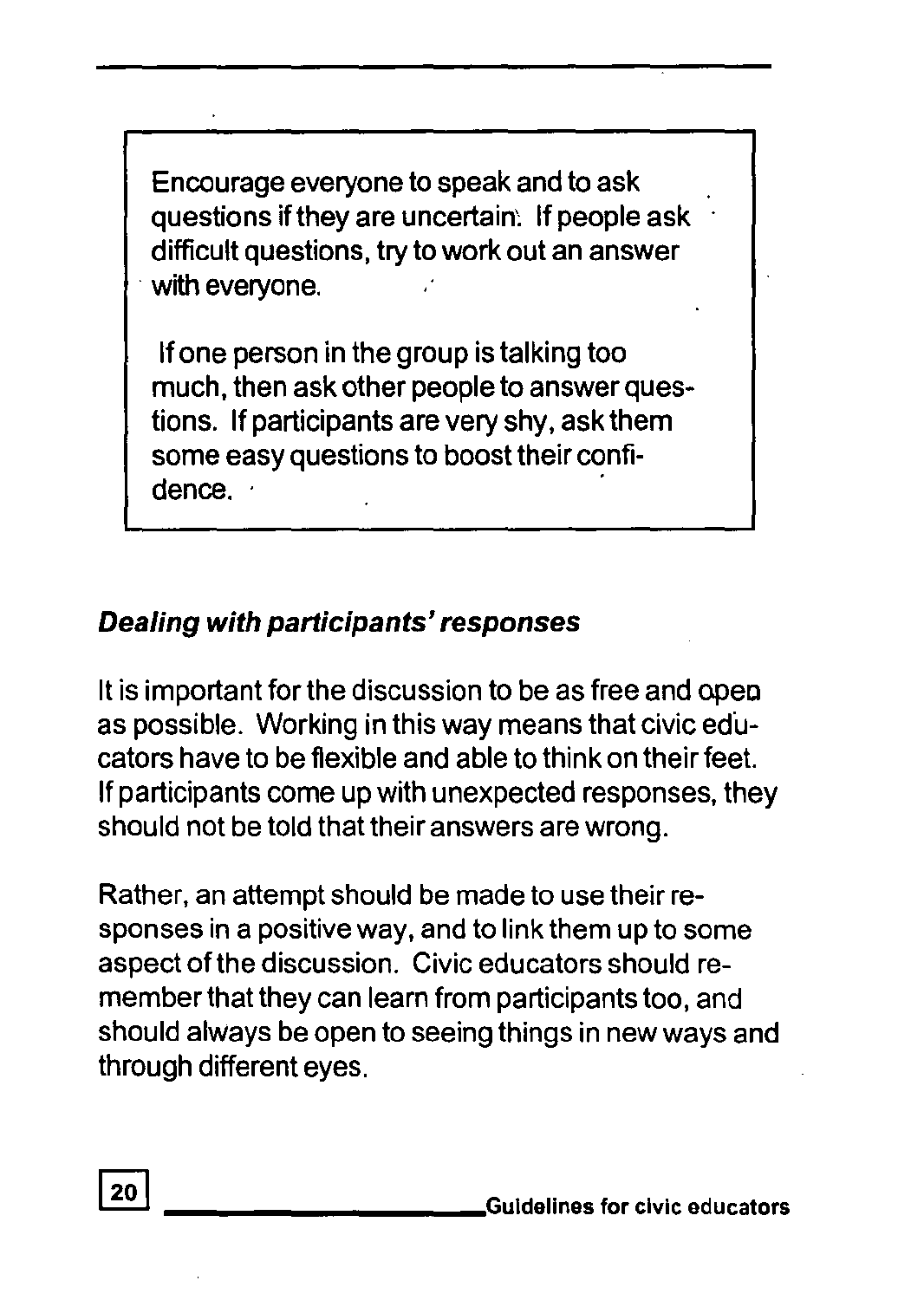# QUESTIONS FOR POSTERS

These questions are intended as a guide. Civic educators should feel free to re-phrase them and to add questions of their own. In order to guide participants, it is often necessary to provoke them with extra little questions, or to probe their responses further in order to draw out the full meaning.

### POSTER 1: The Market

- 1. What is happening in this picture? Describe it in detail.
- 2. Is everyone at the market selling the same thing?
- 3. Why do you think the man in the centre is buying from this seller and not the other ones?
- 4. How does the seller feel who has just made a sale?
- 5. How does the other sellers feel?
- 6. When you go to market, what helps you decide what to buy and what not to buy?
- 7. Can anyone force you to buy their wares?
- 8. Why is the preacher preaching at the market?
- 9. Is everybody listening to him?
- 10. Why is a group of people sitting together on the left hand side?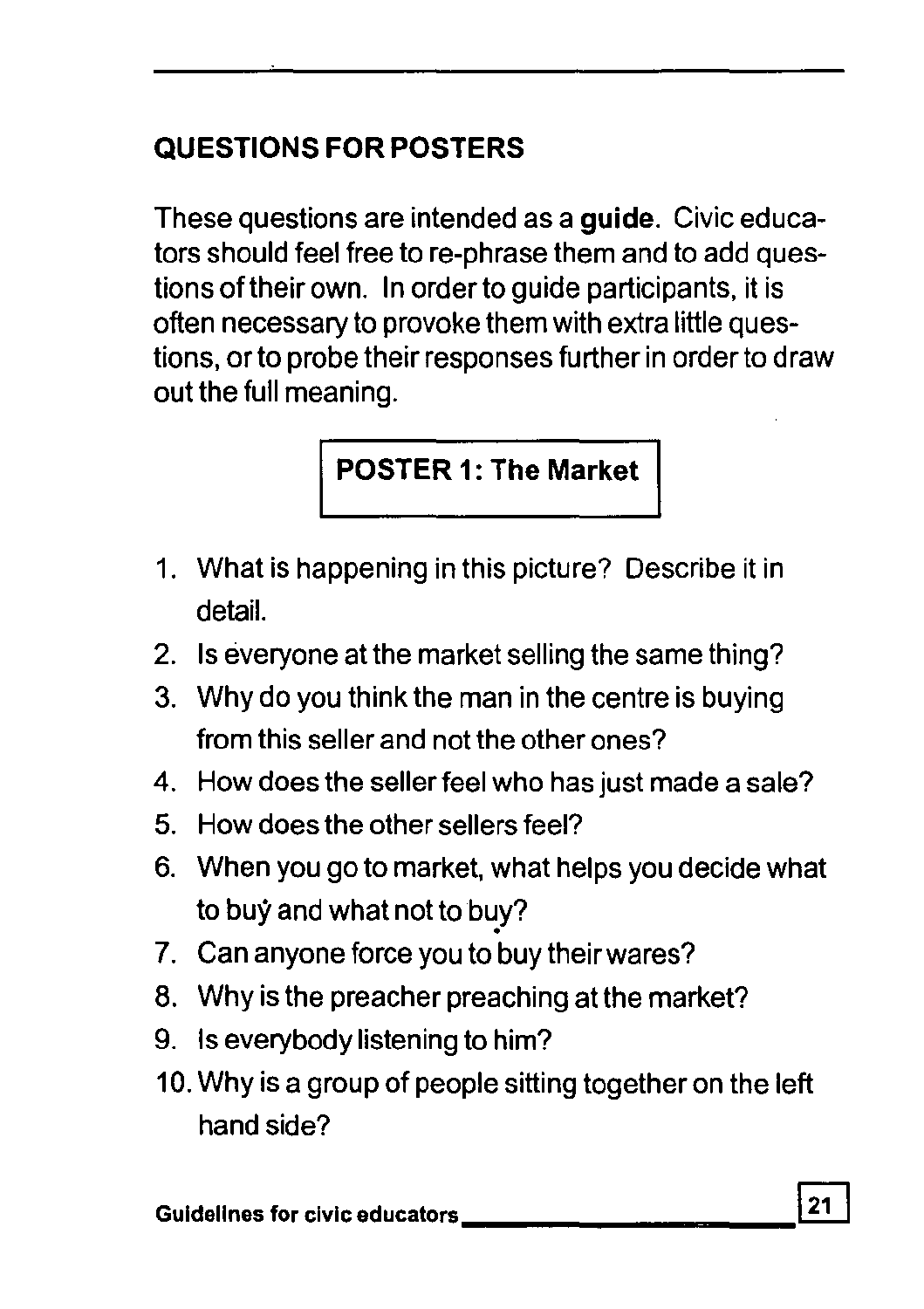- 11. Is this group closed to other people, or can anyone join them?
- 12. Can you name all the things that people are free to do (or not to do) in this picture?
- 13. Do you think we can say that this market scene also gives us a picture (symbol) of a free society? [freedom of choice, freedom of speech, freedom of religion, freedom of association, freedom to make a living / free economic activity, access to basic needs such as food - for additional information refer to Handbook No. 41
	- $\Theta$  Conclude by commenting that all these freedoms are fundamental human rights that need to be promoted and protected in every society.

# **POSTER 2: The Village Meeting**

- 1. What is happening in this picture? Describe in detail what you see.
- 2. Who is responsible for keeping order in the meeting?
- 3. Why is the woman seated at the desk taking notes in the meeting?
- 4. Why are the two people in the middle exchanging words with one another?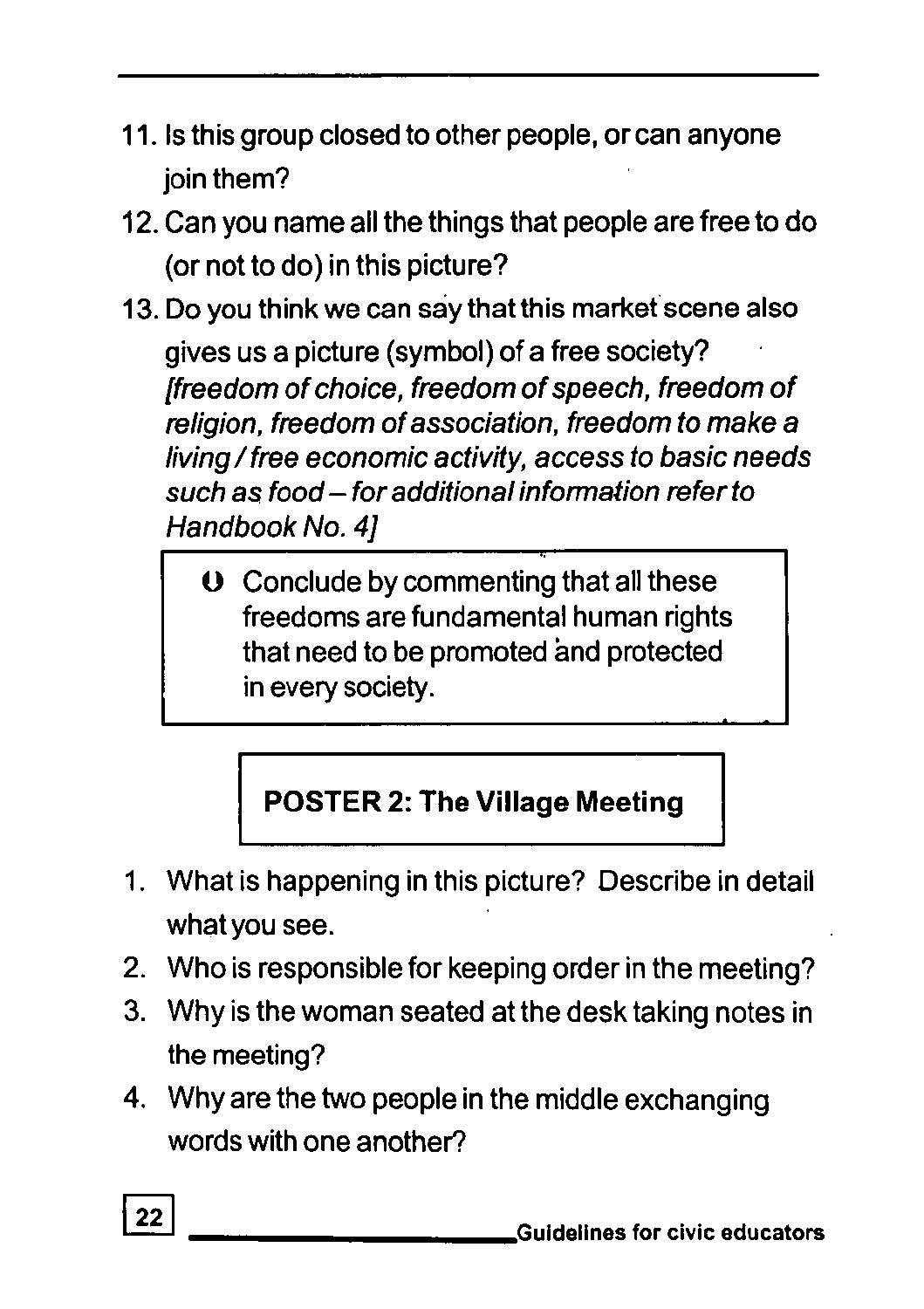- 5. Why is the chairperson allowing them to do this?
- 6. Is everyone listening to them?
- 7. What happens when people don't pay attention in a meeting?
- 8. Why is the man on the right hand side raising his hand?
- 9. Is everyone in the village attending the meeting?
- 10. What happens when people don't attend a meeting and decisions are made that affect everyone in the village?
- 11. Can you think of any similarities between this picture of the meeting and the previous picture of the market?
- 12. Do you think we can say that a meeting is like a market of ideas?
- 13. Why does the chairperson call a meeting, instead of making decisions on his own?
- 14. When you go to a meeting, are you influenced by the ideas and arguments of others?
- 15. Even if most people in a meeting support one idea, can others who disagree influence the final decision?
- 16. If opinions in a meeting are strongly divided, how can a decision be reached?
- 17. Once a decision has been made at a village meeting, is everybody expected to respect it?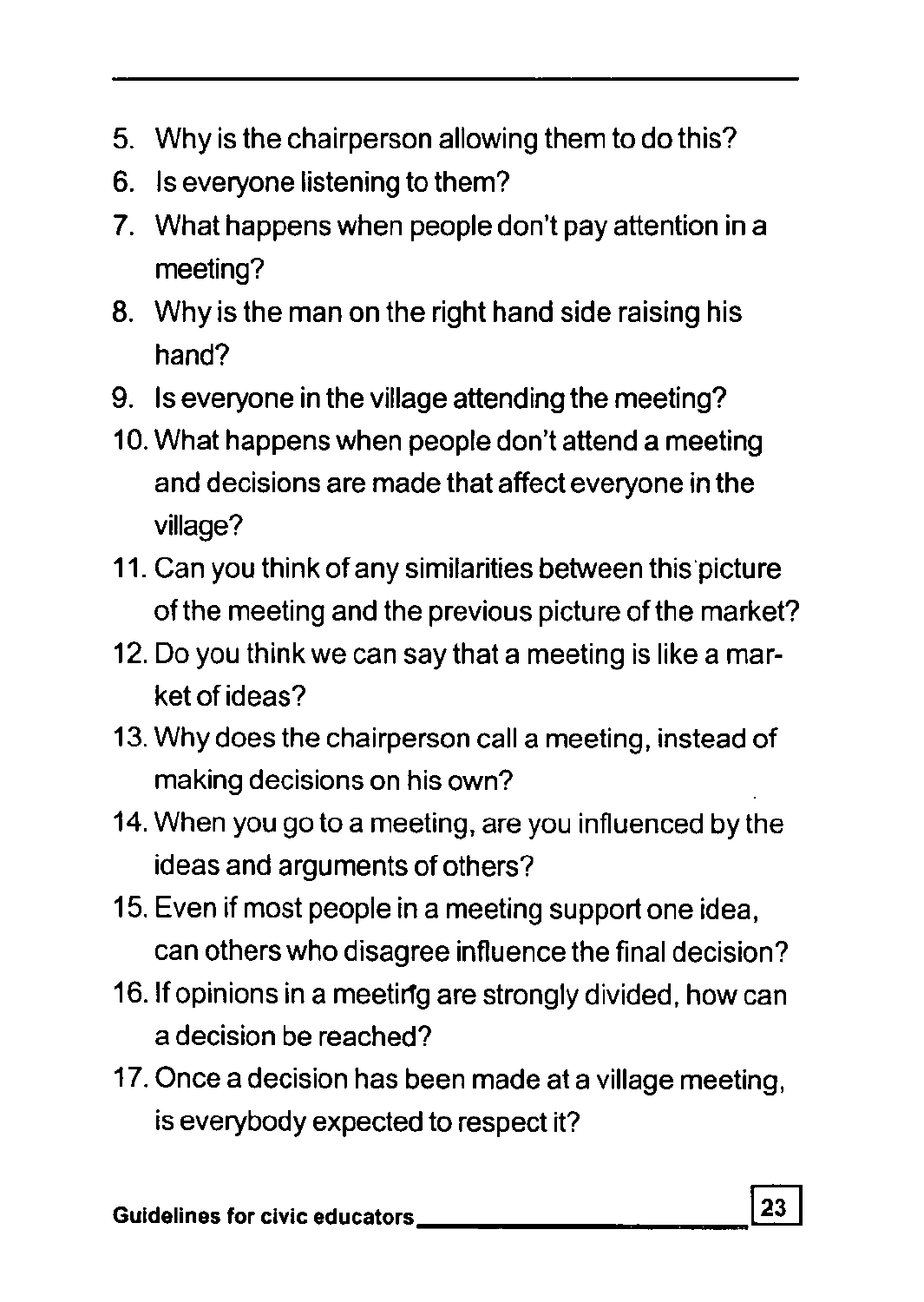18. How does this picture illustrate what it means to live in a democracy?

 [the fundamental freedoms are respected; everyone can participate; each person's views are important and must be heard; debate must happen in an orderly fashion; majority decisions must be respected; the views of minorities must, however. also be taken seriously; leaders cannot make important decisions on / their own when these decisions will affect people's lives - for additional information refer to Handbook No. 4J

 $\Theta$  Conclude this discussion by commenting on the importance of participating in democratic decision-making processes so that everyone's views are heard and understood. You may want to add that at a village meeting people can express their views directly about a particular issue. However, when the views of all citizens need to be heard on an issue of national importance, then a national referendum is held.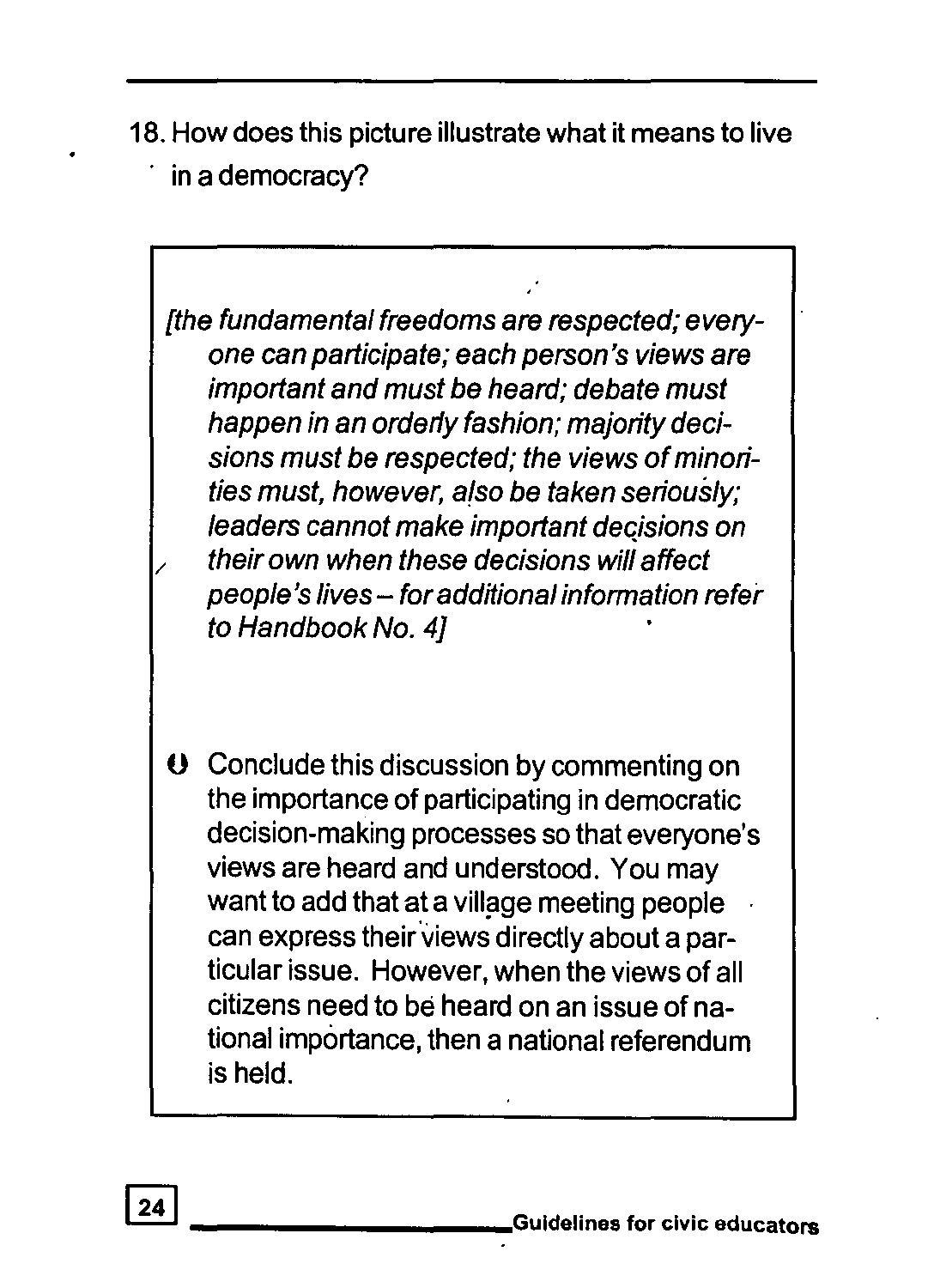# **POSTER 3: Tug-of-war**

- 1. What is happening in this picture? Describe clearly what you can see.
- 2. What must each team aim to do in a tug-of-war?
- 3. What is the role of the woman in the middle who is raising her hand?
- 4. What are the qualities of a good referee?
- 5. What conditions will ensure that this tug-of-war competition is fair?
- 6. Why isn't everyone in the village helping to tug?
- 7. How is a team selected?
- 8. What are the two groups doing in the background?
- 9. How are they showing their support for their teams?
- 10. What will finally happen when the one team wins?
- 11. How does it feel to win a competition?
- 12. How does it feel to lose?
- 13.lf a team wins a competition, then do they remain the winners forever?
- 14.lf a team loses, do they remain losers forever?
- 15. Once the competition is over, how should the winners and losers treat each other?
- 16. When we vote, are there winners and losers?
- 17. Why is competition important in a democracy?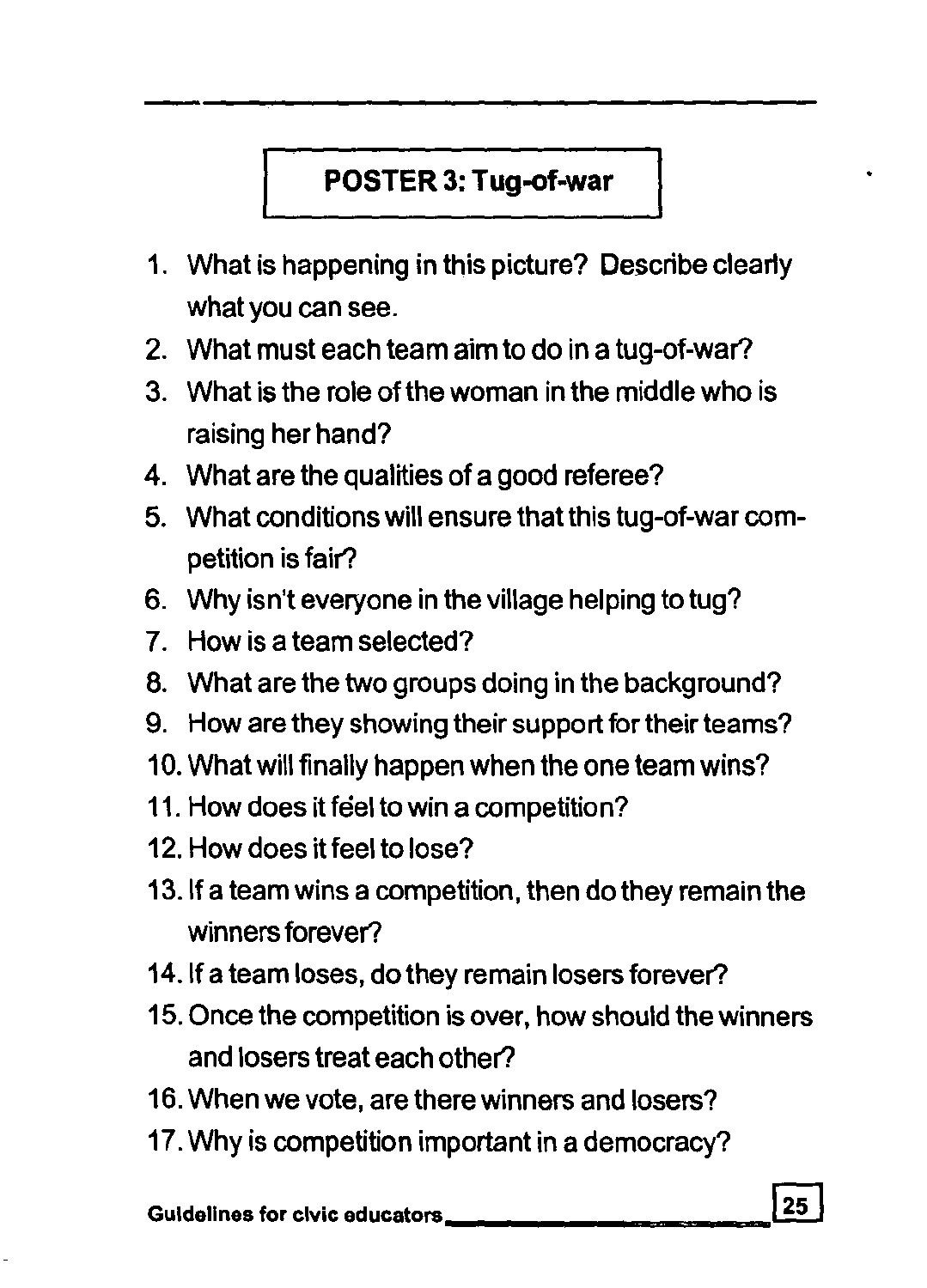**o At this point, take time to share some of the essential information about the forthcoming referendum.** 

Explain that elections and referenda are like democratic competitions. Emphasise that in a referendum one votes on an issue or question, rather than voting for a person. Usually our elected representatives vote on issues on our behalf in parliament (for example) - like the  $\angle$  teams in the poster who represent their sides. However, when government wishes to hear the views of each and every citizen directly; then a referendum is held. This is like every citizen participating in the tug-of-war. The forthcoming referendum will be a competition between different political systems.

Now continue asking questions about Poster 3 as fol- . lows:

- 18. How will the different sides prepare for the referendum?
- 19. Who will ensure that the competition between the different sides is fair?
- 20. How will you show your support for a particular side in the referendum?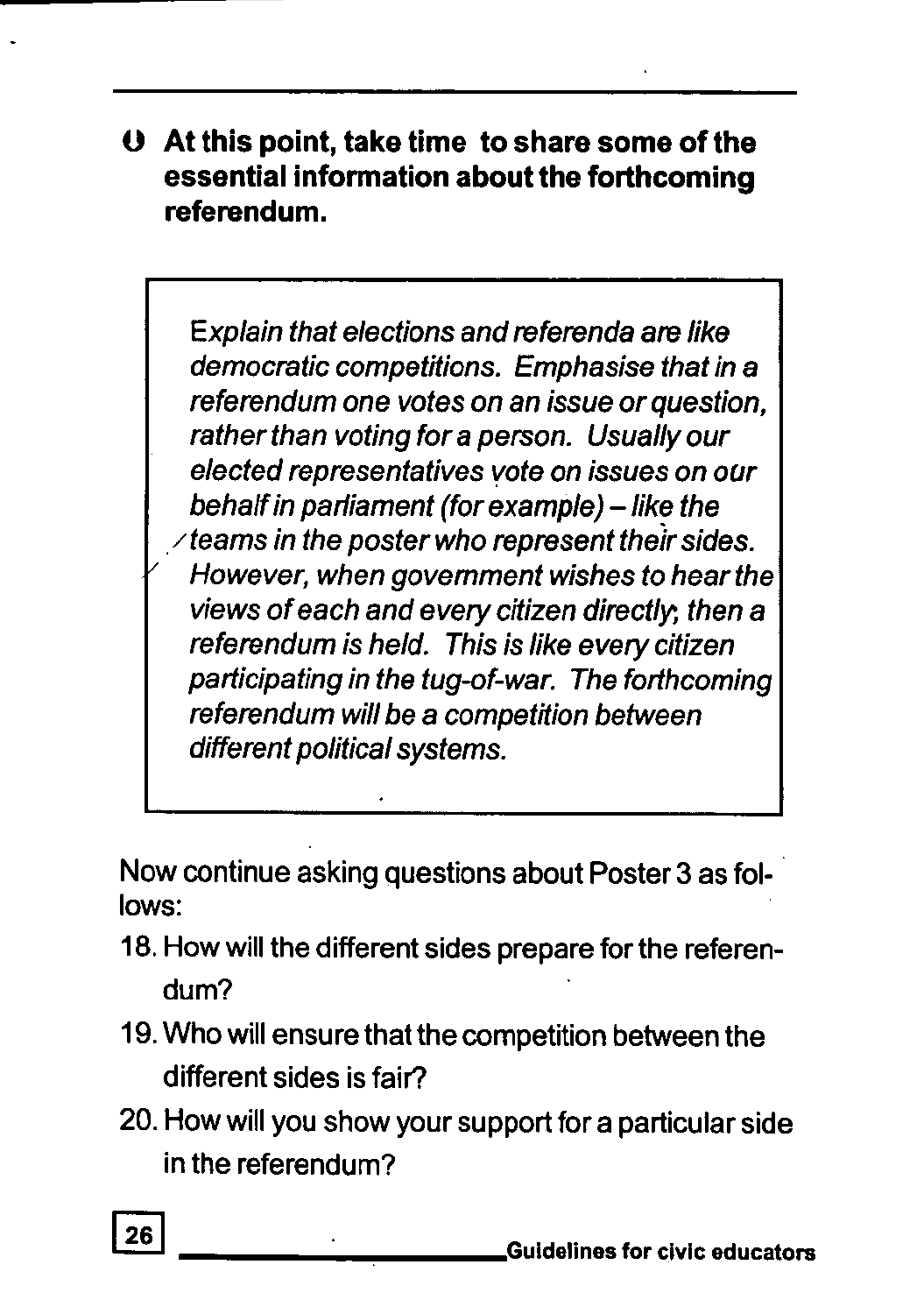- 21. Who will judge the result of the referendum once voting is over?
- 22. Why is it important for the Electoral Commission to be an independent body?
- 23. How should winners and losers treat each other when voting in the referendum is over and the result is known?
	- $\Theta$  Conclude this discussion by observing that in the tug-of-war, everyone can seewho belongs to which side. In a referendum, however, voting is by secret ballot. Overall support for each political system will be known, but not the individual supporters. Each voter's choice is a secret. , .

# **I POSTER 4: Voting Day**

- 1. What is happening in this poster? Describe in detail what you can see.
- 2. Why are people holding a card as they stand in line?
- 3. What will happen if you go to vote without your card?
- 4. Will everyone in the line vote for the same side in the referendum?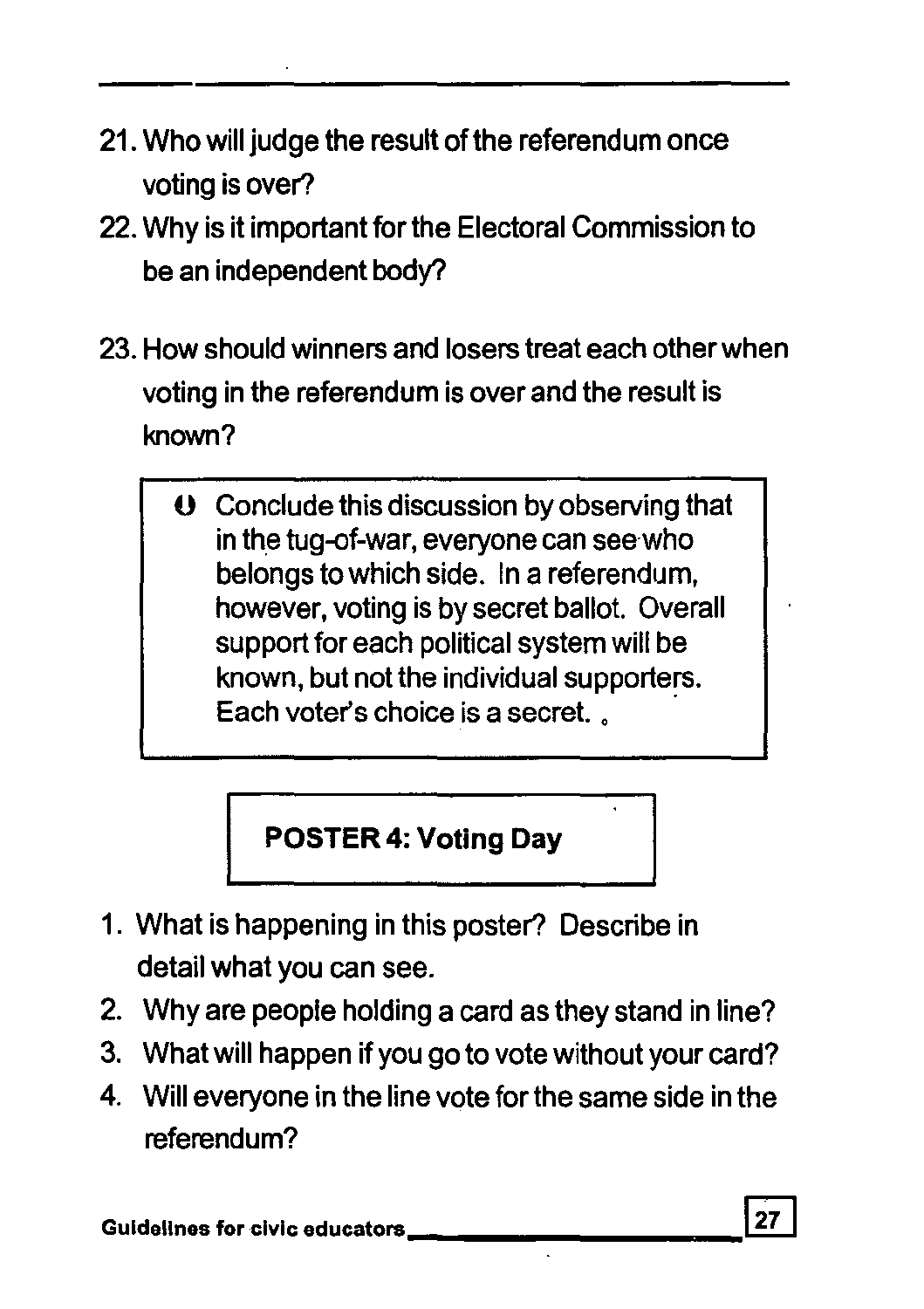- 5. What are the officials doing at the first table in the polling station?
- 6. Why is it important to have a voters' register?
- 7. What are the monitors doing on the left hand side of the picture?
- 8. Why is there a basin on the next table, and what is the person doing in it?
	- $\mathbf 0$  Explain to the people that the format of the ballot paper has not yet been decided. This information will be made available later. The ballot paper will be designed to let people show which political system they prefer. It will not have the names and photographs ofindividual candidates. Rather, it will have symbols representing the different political systems.
- 9. Do you remember how to mark a ballot paper? .
- 10. How should you avoid spoiling your ballot paper?
- 11. What will you do with the ballot paper once you have made your mark?
- 12. How is the voter's hand marked before he leaves the polling station at the top of the picture?